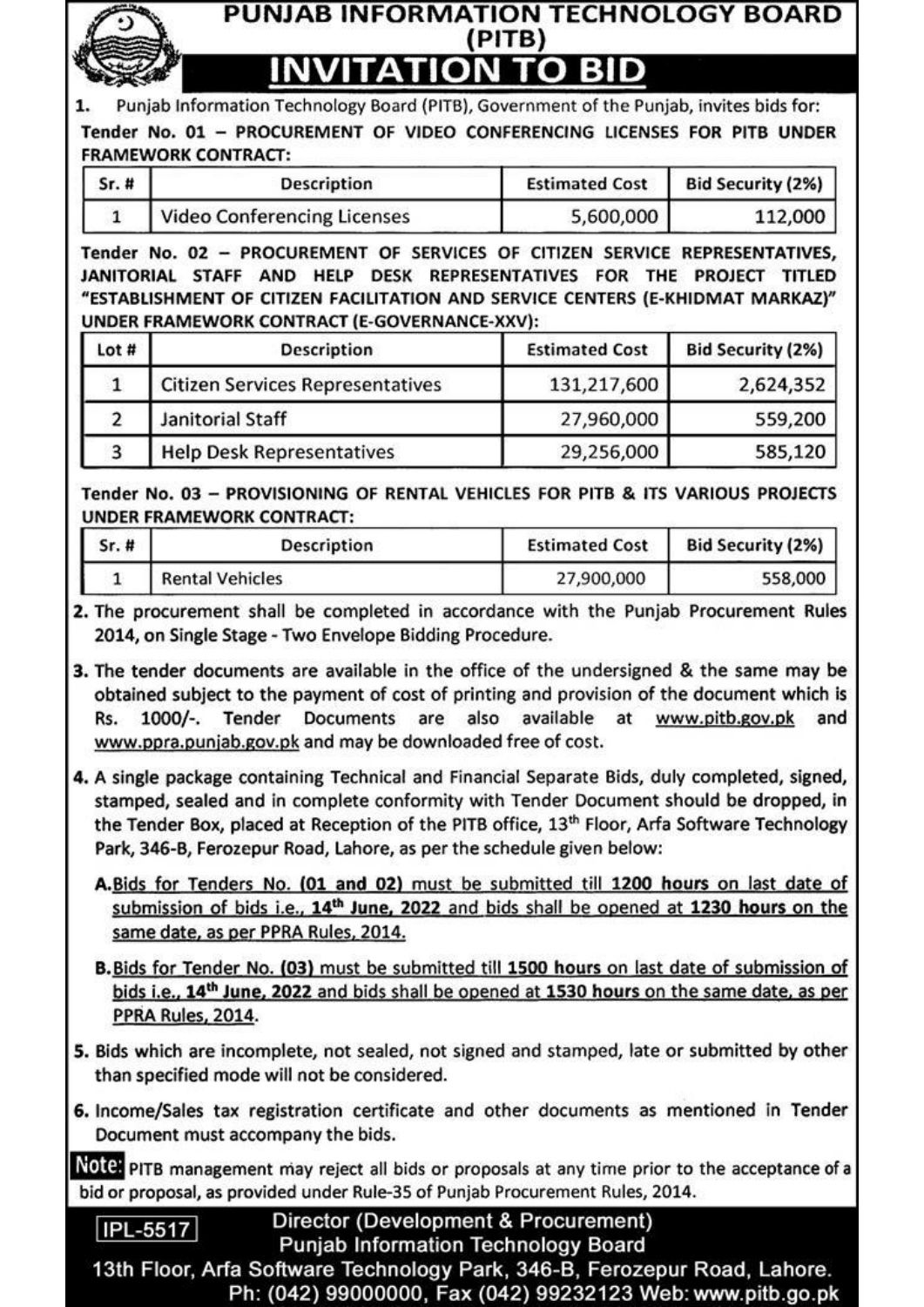# **Tender Document**

**Tender No. 130052022-1**

# **PROCUREMENT OF VIDEO CONFERENCING LICENSES FOR PITB UNDER FRAMEWORK CONTRACT**



# **Punjab Information Technology Board (PITB)**

13<sup>th</sup> Floor, Arfa Software Technology Park (ASTP), 346-B, Ferozepur Road, Lahore, Pakistan Phone: (+ 92) (42) (99000000), Fax: (+92) (42) (99232123) URL: www.pitb.gov.pk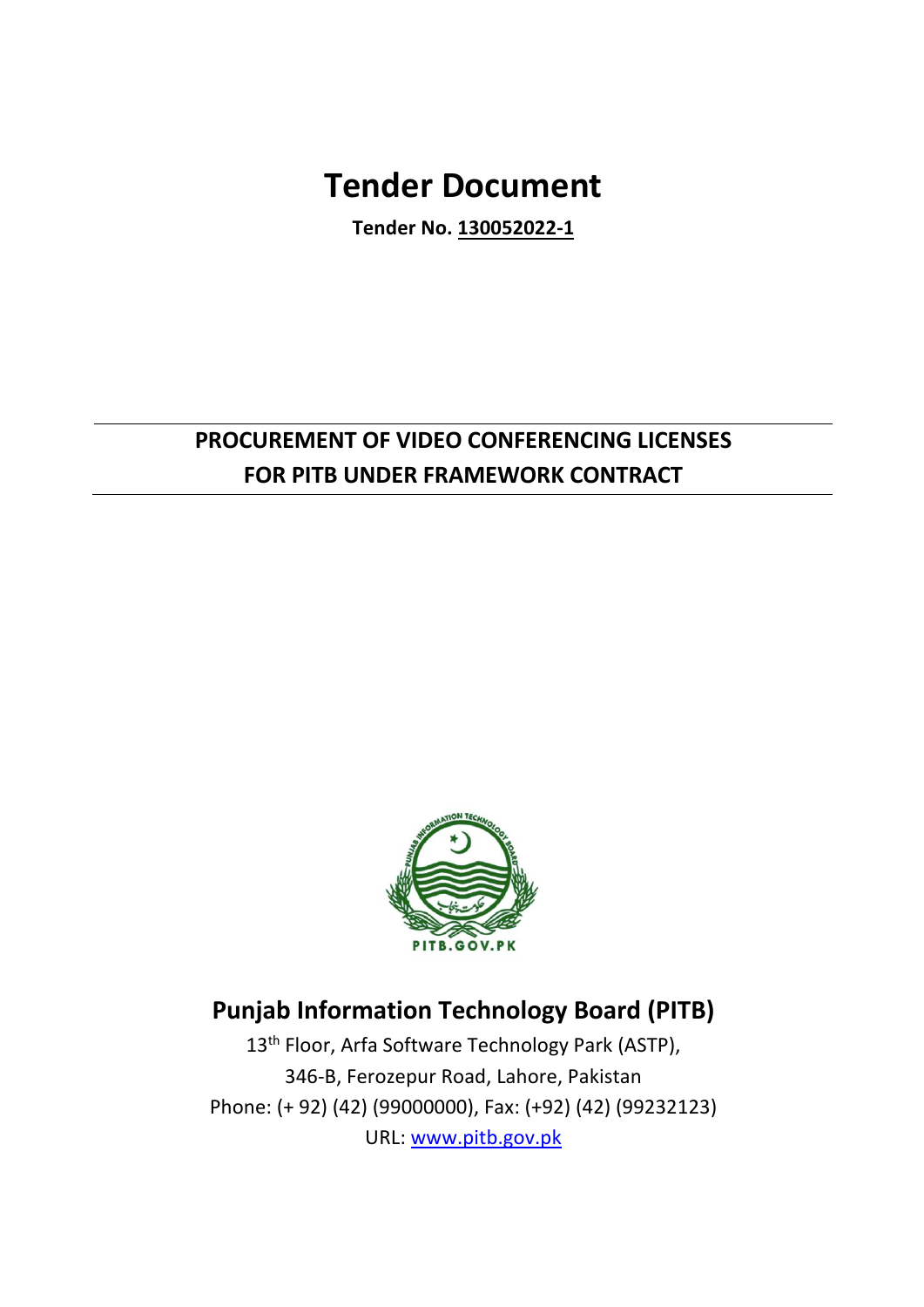# **Table of Contents**

| 1.  |  |
|-----|--|
| 2.  |  |
|     |  |
| з.  |  |
| 4.  |  |
| 5.  |  |
| 6.  |  |
| 7.  |  |
| 8.  |  |
| 9.  |  |
| 10. |  |
| 11. |  |
| 12. |  |
| 13. |  |
| 14. |  |
| 15. |  |
| 16. |  |
| 17. |  |
| 18. |  |
| 19. |  |
| 20. |  |
| 21. |  |
| 22. |  |
| 23. |  |
| 24. |  |
|     |  |
|     |  |
|     |  |
|     |  |
|     |  |
|     |  |
|     |  |
| 31. |  |
| 32. |  |
| 33. |  |
| 34. |  |
| 35. |  |
| 36. |  |
| 37. |  |
| 38. |  |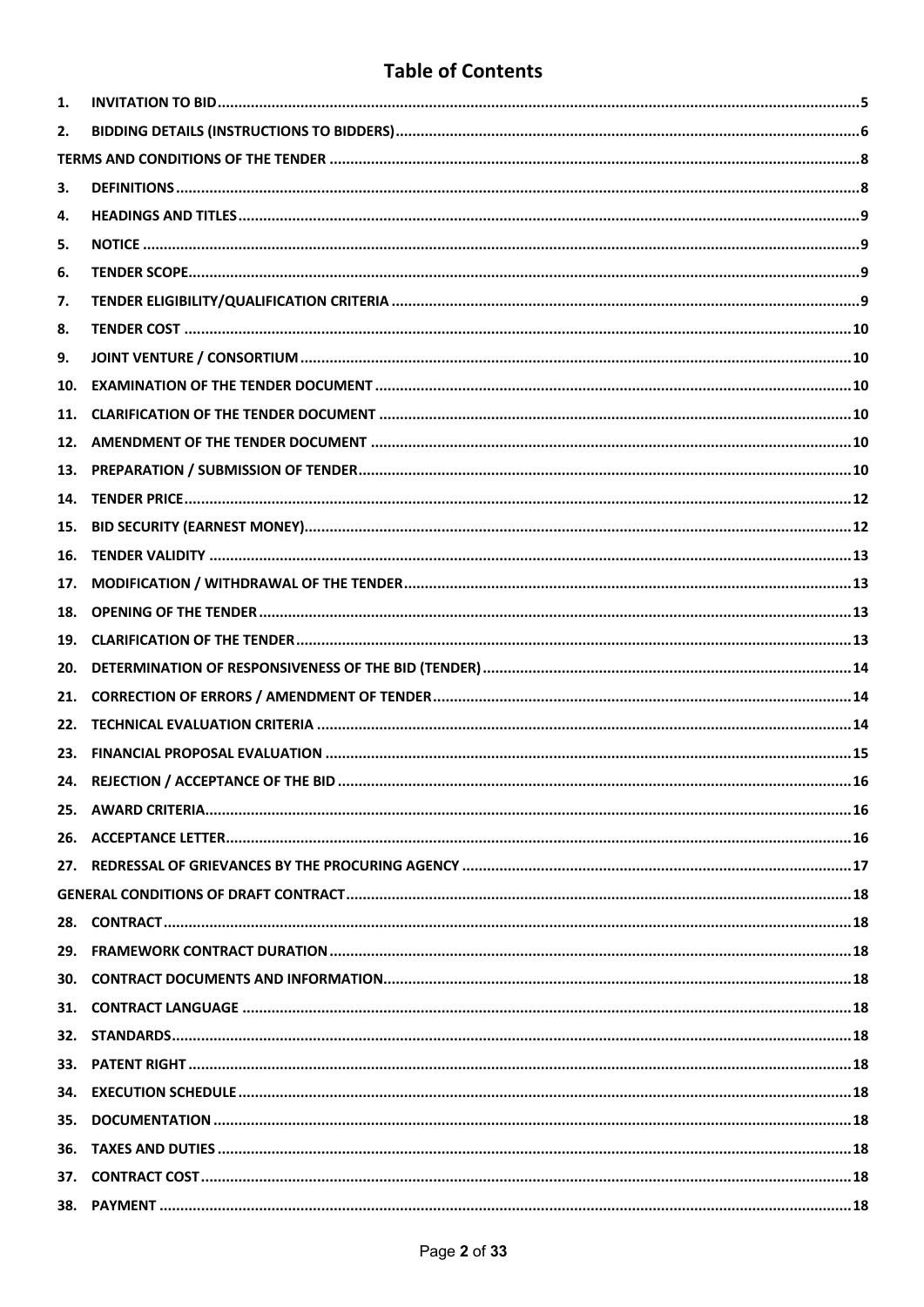| 40. |  |
|-----|--|
|     |  |
| 42. |  |
| 43. |  |
| 44. |  |
| 45. |  |
| 46. |  |
| 47. |  |
|     |  |
| 49. |  |
| 50. |  |
| 51. |  |
|     |  |
|     |  |
|     |  |
|     |  |
|     |  |
|     |  |
|     |  |
|     |  |
|     |  |
|     |  |
|     |  |
|     |  |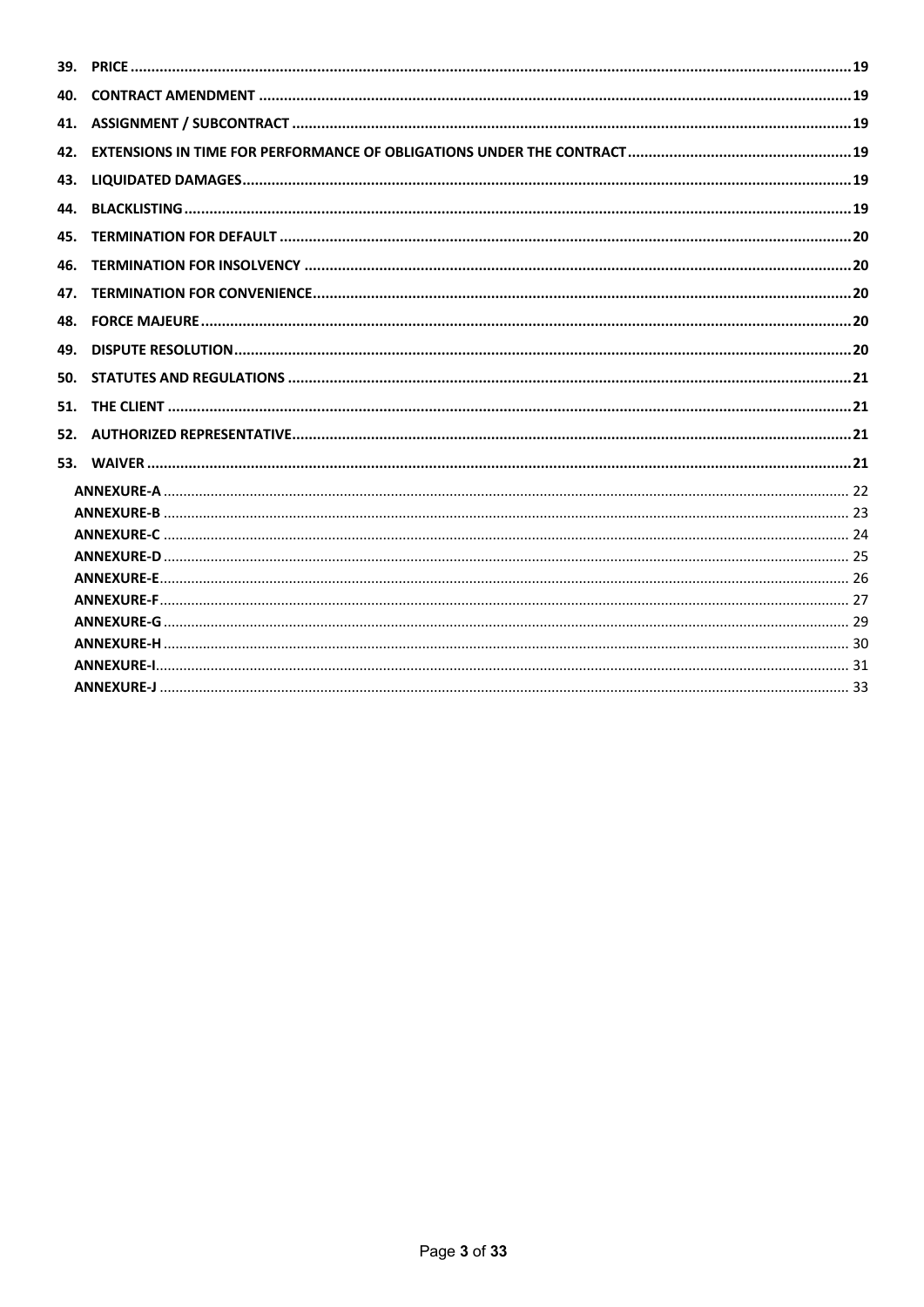# **IMPORTANT NOTE:**

Bidders must ensure that they submit all the required documents indicated in the Bidding Documents without fail. Bids received without, undertakings, valid documentary evidence, supporting documents and the manner for the various requirements mentioned in the Bidding Documents or test certificates are liable to be rejected at the initial stage itself. The data sheets, valid documentary evidences for the critical components as detailed hereinafter should be submitted by the Bidder for scrutiny.

# **APPLICABILITY OF PUNJAB PROCUREMENT RULES, 2014**

This Bidding Process will be governed under Punjab Procurement Rules, 2014, as amended from time to time and instructions of the Government of the Punjab received during the completion of the project.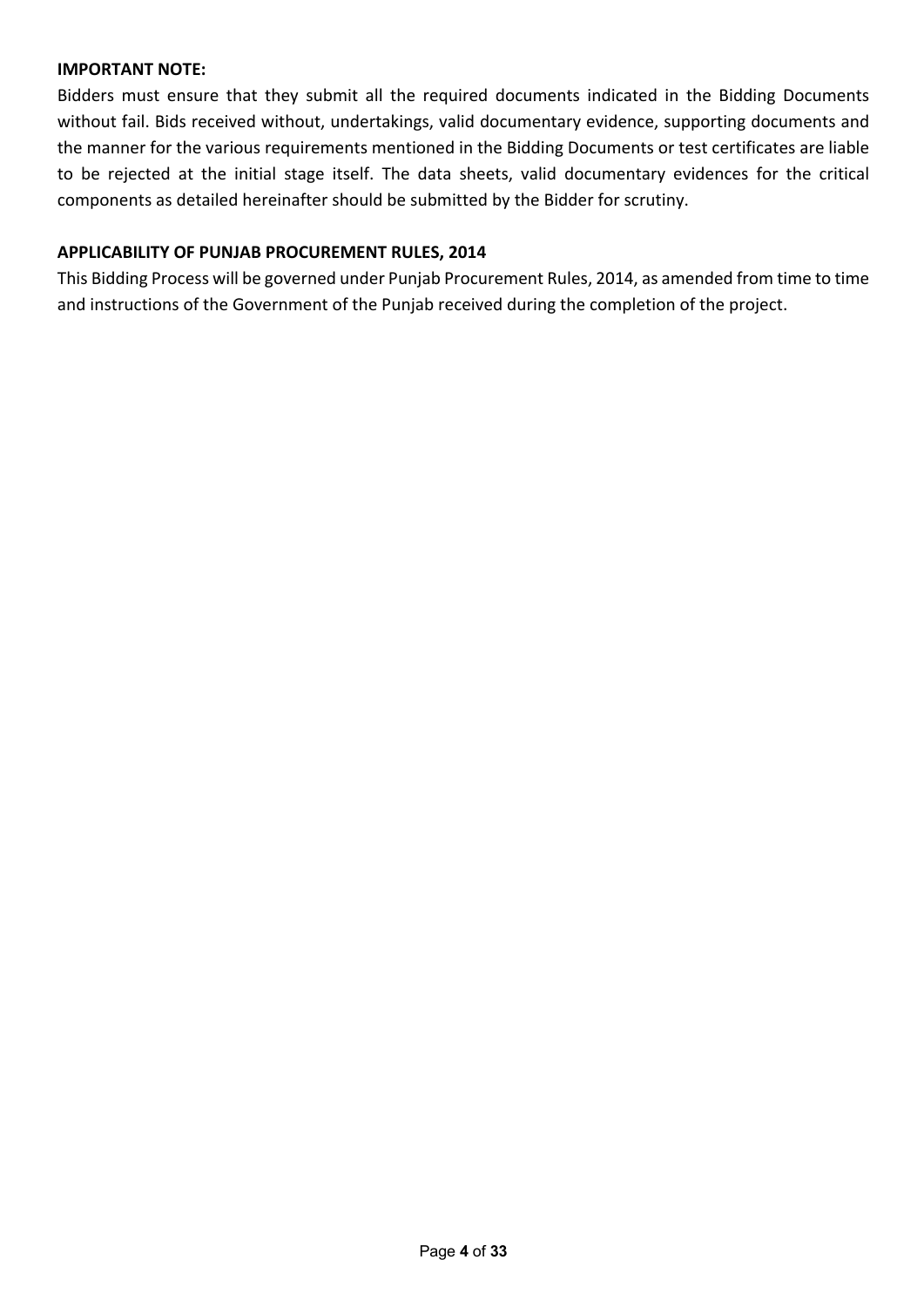# **1. INVITATION TO BID**

#### **1.1 PPRA Rules to be followed**

Punjab Procurement Rules, 2014 will be strictly followed. These may be obtained from PPRA's website. In this document, unless otherwise mentioned to the contrary, "Rule" means a Rule under the Punjab Procurement Rules, 2014.

### **1.2 Mode of Advertisement(s)**

As per Rule 12(2), this Tender is being placed online at websites of the Purchaser and PPRA, as well as being advertised in print media.

The tender document is available in the office of Punjab Information Technology Board, 13<sup>th</sup> Floor, Arfa Software Technology Park, 346-B, Ferozepur Road, Lahore & the same may be obtained subject to the payment of cost of printing and provision of the document which is Rs. 1,000/-. Tender Document is also available at www.pitb.gov.pk and www.ppra.punjab.gov.pk and may be downloaded free of cost.

All prospective bidders are required to collect a Challan Form from the Procurement Assistant, PITB at above given address; to submit an amount of Rs. 1,000/- in PITB's account. The deposit slip / Challan Form must accompany respective bid.

# **1.3 Type of Open Competitive Bidding**

As per Rule 38(2)(a), Single Stage - Two Envelope Bidding Procedure shall be followed. The said procedure is reproduced as follows:

- (i) The bid shall be a single package consisting of two separate envelopes, containing separately the financial and the technical proposals;
- (ii) The envelopes shall be marked as "Financial Proposal" and "Technical Proposal";
- (iii) In the first instance, the "Technical Proposal" shall be opened and the envelope marked as "Financial Proposal" shall be retained unopened in the custody of the procuring agency;
- (iv) The procuring agency shall evaluate the technical proposal in the manner prescribed in advance, without reference to the price and shall reject any proposal which does not conform to the specified requirements;
- (v) During the technical evaluation no amendments in the technical proposal shall be permitted;
- (vi) After the evaluation and approval of the technical proposals, the procuring agency shall open the financial proposals of the technically accepted bids, publically at a time, date and venue announced and communicated to the bidders in advance, within the bid validity period;
- (vii) The financial proposal of the bids found technically non-responsive shall be retained unopened and shall be returned on the expiry of the grievance period or the decision of the complaint, if any, filed by the non-responsive bidder, whichever is later; provided that the procuring agency may return the sealed financial proposal earlier if the disqualified or non-responsive bidder, contractor or consultant submits an affidavit, through an authorized representative, to the effect that he is satisfied with the proceedings of the procuring agency; and
- (viii) The lowest evaluated bidder shall be awarded the contract.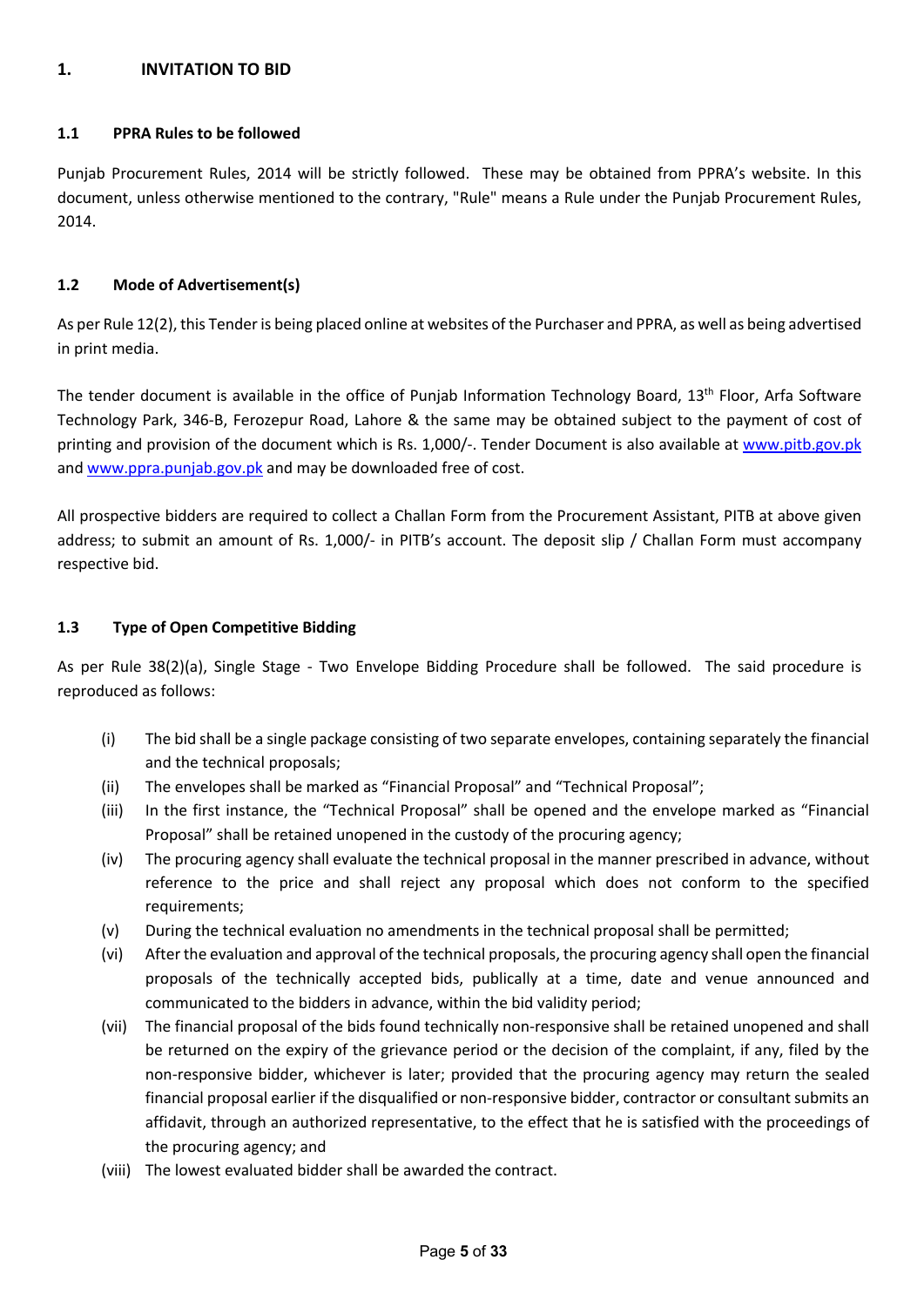# **2. BIDDING DETAILS (INSTRUCTIONS TO BIDDERS)**

All bids must be accompanied by Bid Security (Earnest Money), as part of financial bid and as per provisions of the clause "Bid Security" of this document in favor of **"Punjab Information Technology Board"**. The complete bids as per required under this tender document, must be delivered into the Tender Box, placed at reception of Punjab Information Technology Board, Lahore, not later than **1200 hours** on last date of submission of bids i.e., **14 June, 2022,** late bids shall not be considered. The Technical bids shall be publicly opened in the Committee Room of Punjab Information Technology Board, 13th Floor, Arfa Software Technology Park, 346-B, Ferozepur Road, Lahore, at **1230 hours** on **14 June, 2022**. In case the last date of bid submission falls in / within the official holidays / weekends of the Purchaser, the last date for submission of the bids shall be the next working day.

Queries of the Bidders (if any) for seeking clarifications regarding the specifications of the Software Licenses must be received in writing to the Purchaser till **07 June, 2022.** Any query received after said date may not be entertained. All queries shall be responded to within due time. PITB will host a pre-bid meeting at **1100 hours** on **08 June, 2022,** at PITB premises (13<sup>th</sup> Floor, Arfa Software Technology Park, 346-B, Ferozepur Road, Lahore).

The bidder shall submit bids which comply with the Bidding Document. **Alternative bids and options shall not be considered**. The attention of bidders is drawn to the provisions of this tender document Clause regarding **"Determination of Responsiveness of Bid" and "Rejection / Acceptance of the Tender"** for making their bids substantially responsive to the requirements of the Bidding Document.

It will be the responsibility of the Bidder that all factors have been investigated and considered while submitting the Bid and no claim whatsoever including those of financial adjustments to the contract awarded under this Bid Process will be entertained by the Purchaser. Neither any time schedule, nor financial adjustments arising thereof shall be permitted on account of failure by the Bidder.

It must be clearly understood that the Terms and Conditions and Specifications are intended to be strictly enforced. No escalation of cost except arising from increase in quantity by the Bidder on the demand and approval of the Purchaser will be permitted throughout the period of completion of the contract.

The Bidder should be fully and completely responsible for all the deliveries and deliverables to the Purchaser.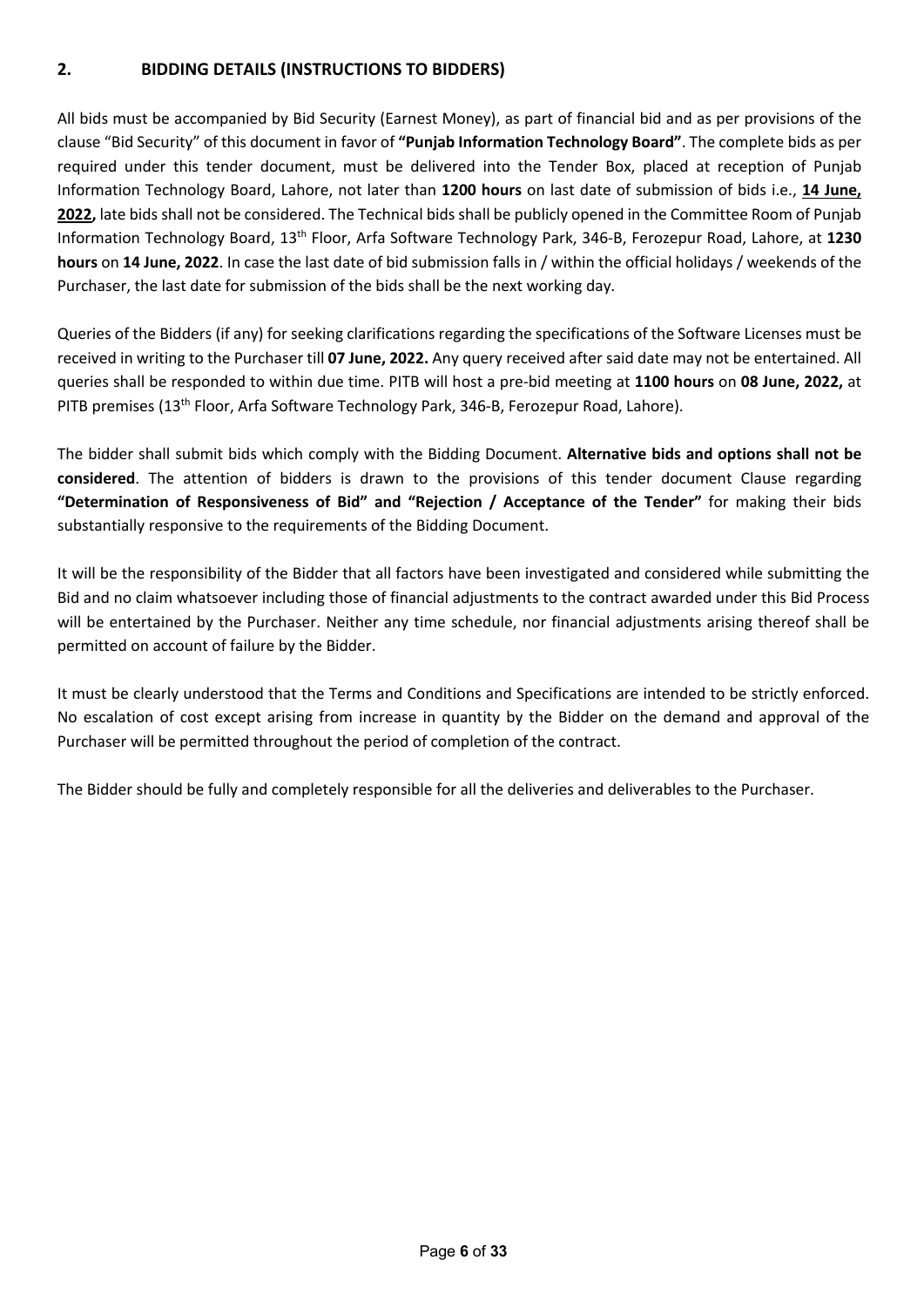The Primary Contact & Secondary Contact for all correspondence in relation to this bid is as follows:

# **PRIMARY CONTACT**

**Ali Raza** Sr. Programme Manager **Email:** ali@pitb.gov.pk 11th Floor, Arfa Software Technology Park, 346-B, Main Ferozepur Road, Lahore, Pakistan.

#### **SECONDARY CONTACT**

**M. Jahanzaib Khan** Joint Director (e-Procurement) **Email**: jahanzaib.khan@pitb.gov.pk 13<sup>th</sup> Floor, Arfa Software Technology Park, 346-B, Ferozepur Road, Lahore, Pakistan.

Bidders should note that during the period from the receipt of the bid and until further notice from the Primary Contact, all queries should be communicated via the Primary Contact and in writing (e-mail) only. In the case of an urgent situation where the Primary Contact cannot be contacted, the bidder may alternatively direct their enquiries through the Secondary Contact.

Bidders are also required to state, in their proposals, the name, title, contact number (landline, mobile), fax number and e-mail address of the bidder's authorized representative through whom all communications shall be directed until the process has been completed or terminated.

The Purchaser will not be responsible for any costs or expenses incurred by bidders in connection with the preparation or delivery of bids.

Failure to supply required items/services within the specified time period will invoke penalty as specified in this document.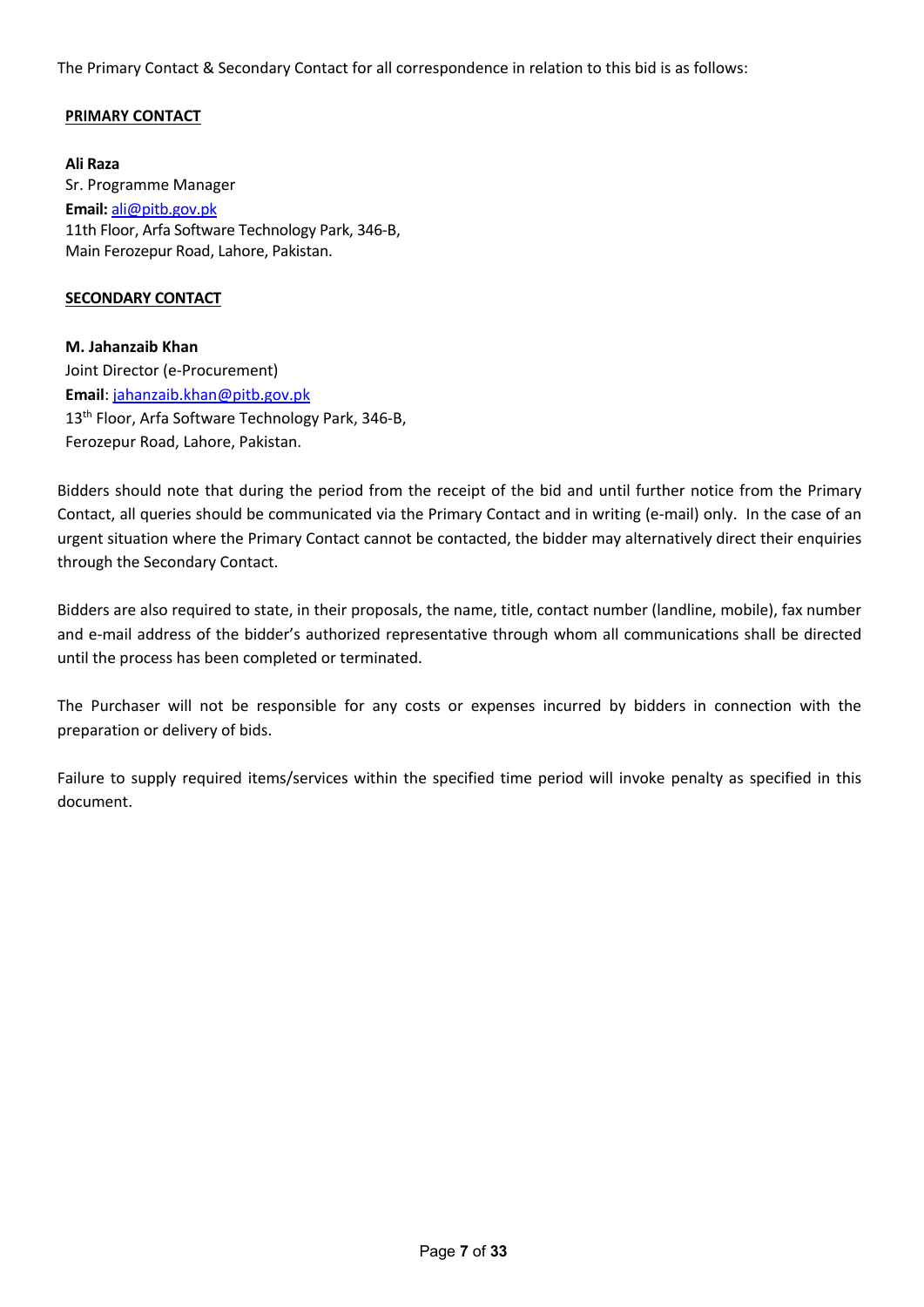# **TERMS AND CONDITIONS OF THE TENDER**

# **3. Definitions**

In this document, unless there is anything repugnant in the subject or context:

- 3.1 "Authorized Representative" means any representative appointed, from time to time, by the Client, the Purchaser or the Contractor.
- 3.2 "Availability and Reliability" means the probability that a component shall be operationally ready to perform its function when called upon at any point in time.
- 3.3 "Client" means the Project lead of technical wing of the Purchaser for whose' particular project the Goods / Services have been procured or any other person, duly appointed in writing, by the Client, for the time being or from time to time, to act as Client for the purposes of the Contract.
- 3.4 "Bidder" means the interested Firm/Company/Supplier/Distributors that may provide or provides the I.T related hardware/equipment etc. and related services to any of the public/private sector organization under the contract and have registered for the relevant business thereof.
- 3.5 "Commencement Date of the Contract" means the date of signing of the Contract between the Purchaser and the Contractor.
- 3.6 "Contract" means the agreement entered into between the Purchaser and the Contractor, as recorded in the Contract Form signed by the parties, including all Schedules and Attachments thereto and all documents incorporated by reference therein.
- 3.7 "Contractor / Vendor" means the Bidder whose bid has been accepted and awarded Letter of Intent for a specific item followed by the signing of Contract.
- 3.8 "Contract Price" means the price payable to the Contractor under the Contract for the full and proper performance of its contractual obligations.
- 3.9 "Contract Value" means that portion of the Contract Price adjusted to give effect to such additions or deductions as are provided for in the Contract which is properly apportion-able to the Goods or Services in question.
- 3.10 "Day" means calendar day.
- 3.11 "Force majeure shall mean any event, act or other circumstances not being an event, act or circumstances under the control of the purchaser or of the contractor. Non-availability of materials/supplies or of import license or of export permit shall not constitute Force majeure.
- 3.12 "Services" means licenses which the Contractor is required to supply to the Purchaser including installation, configuration, deployment, commissioning, testing, training, support, after sale service, etc. of licenses and other such obligations which the Contractor is required to provide to the Purchaser under the Contract.
- 3.13 "Person" includes individual, association of persons, firm, company, corporation, institution and organization, etc., having legal capacity.
- 3.14 "Prescribed" means prescribed in the Tender Document.
- 3.15 "Purchaser" means the Punjab Information Technology Board (PITB) or any other person for the time being or from time to time duly appointed in writing by the Purchaser to act as Purchaser for the purposes of the Contract.
- 3.16 "Origin" shall be considered to be the place where the Goods are produced or from where the Services are provided. Goods are produced when, through manufacturing, processing or assembling of components, a commercially recognized product results that is substantially different in basic characteristics or in purpose or utility from its components. The origin of Goods and Services is distinct from the nationality of the Contractor.
- 3.17 "Taking-Over Certificate" means the certificate to be issued by the Client to the Contractor, in accordance with the Contract.
- 3.18 "Works" means work to be done by the Contractor under the Contract.
- 3.19 "Eligible" is defined as any country or region that is allowed to do business in Pakistan by the law of Government of Pakistan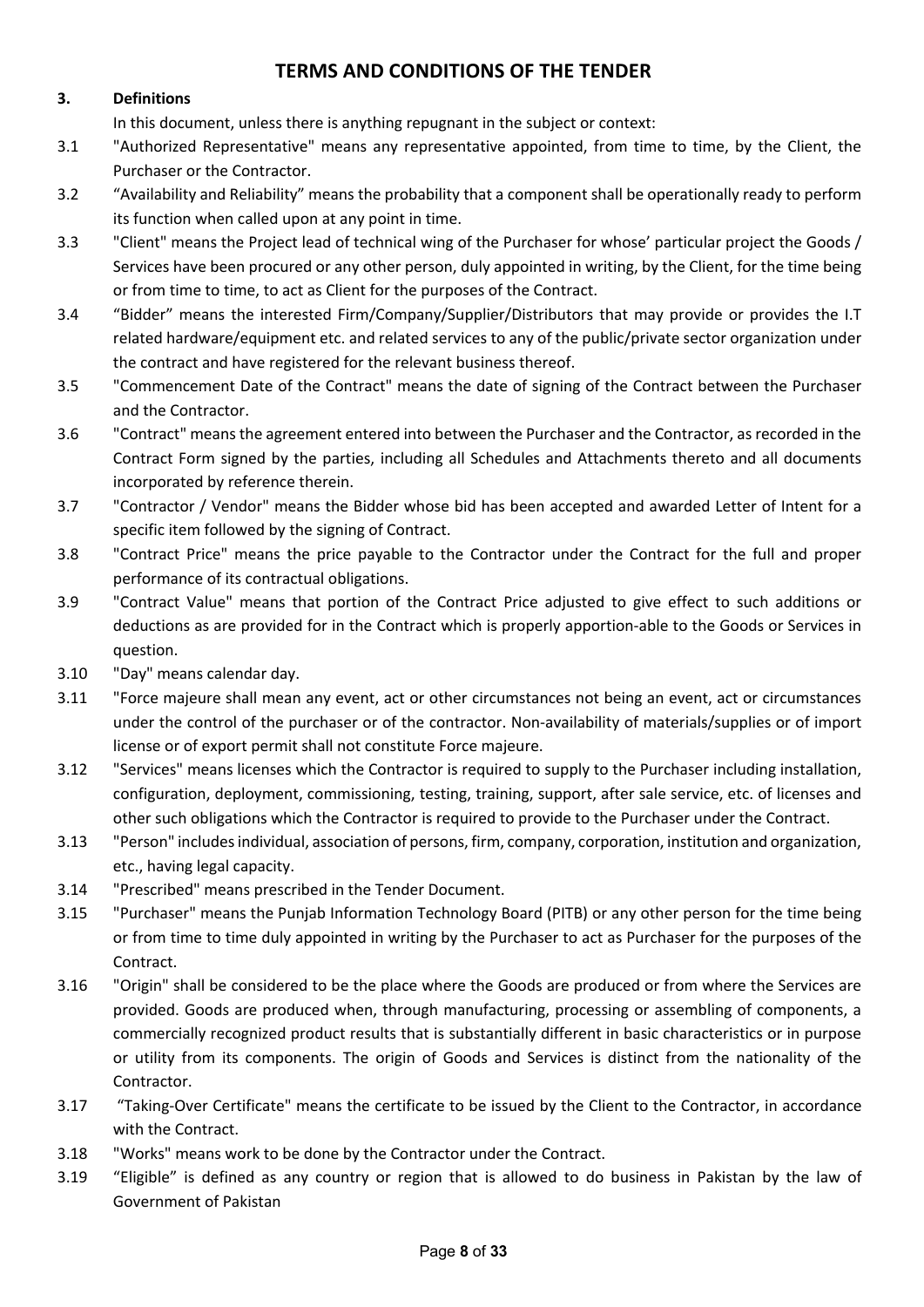# **4. Headings and Titles**

In this document, headings and titles shall not be construed to be part thereof or be taken into consideration in the interpretation of the document and words importing the singular only shall also include the plural and vice versa where the context so requires.

# **5. Notice**

- 5.1 In this document, unless otherwise specified, wherever provision is made for exchanging notice, certificate, order, consent, approval or instructions amongst the Contractor, the Purchaser and the Client, the same shall be:
	- 5.1.1 in writing;
	- 5.1.2 issued within reasonable time;
	- 5.1.3 served by sending the same by courier or registered post to their principal office in Pakistan or such other address as they shall notify for the purpose; and
	- 5.1.4 The words "notify", "certify", "order", "consent", "approve", "instruct", shall be construed accordingly.

# **6. Tender Scope**

- 6.1 Punjab Information Technology Board (PITB), (hereinafter referred to as "the Purchaser") invites / requests Proposals (hereinafter referred to as "the Tenders") for the Procurement of video conferencing licenses for PITB, including its installation, configuration, testing, after-sale support etc. (hereinafter referred to as "the Services") for various projects of PITB.
- 6.2 The Licenses will be delivered and deployed at Punjab Information Technology Board, Lahore. Detail requirements and specifications are attached at **Annexure-A**.

# **7. Tender Eligibility/Qualification Criteria**

- 7.1 Eligible Bidder is a Bidder who:
	- 7.1.1 Has a registered / incorporated company / firm in Pakistan with relevant business experience of last one (01) year;
	- 7.1.2 Has valid Registration of General Sales Tax (GST) & National Tax Number (NTN);
	- 7.1.3 Authorization Certificate / document from the principal / manufacturer;
	- 7.1.4 Has submitted bid for complete set of requirements and relevant bid security; Non-compliance of the same shall cause rejection of the bid;
	- 7.1.5 Has not been blacklisted by any of Provincial or Federal Government Department, anywhere in Pakistan (Submission of undertaking), Blacklisting status of bidders, as publicized on PPRA's website on the day of Bid Opening, will be considered final for the determination of eligibility;
	- 7.1.6 Conforms to the clause of "Responsiveness of Bid" given herein this tender document.
	- 7.1.7 Goods and Services can only be supplied / sourced / routed from "origin" in "eligible" member countries.
		- a. Eligible" is defined as any country or region that is allowed to do business in Pakistan by the law of Government of Pakistan.
		- b. "Origin" shall be considered to be the place where the Goods are produced or from which the Services are provided. Goods are produced when, through manufacturing, processing or substantial and major assembling of components, a commercially recognized product results that is substantially different in basic characteristics or in purpose or utility from its components.

**Note:** Verifiable documentary proof for all above requirements is a mandatory requirement, noncompliance will lead to disqualification.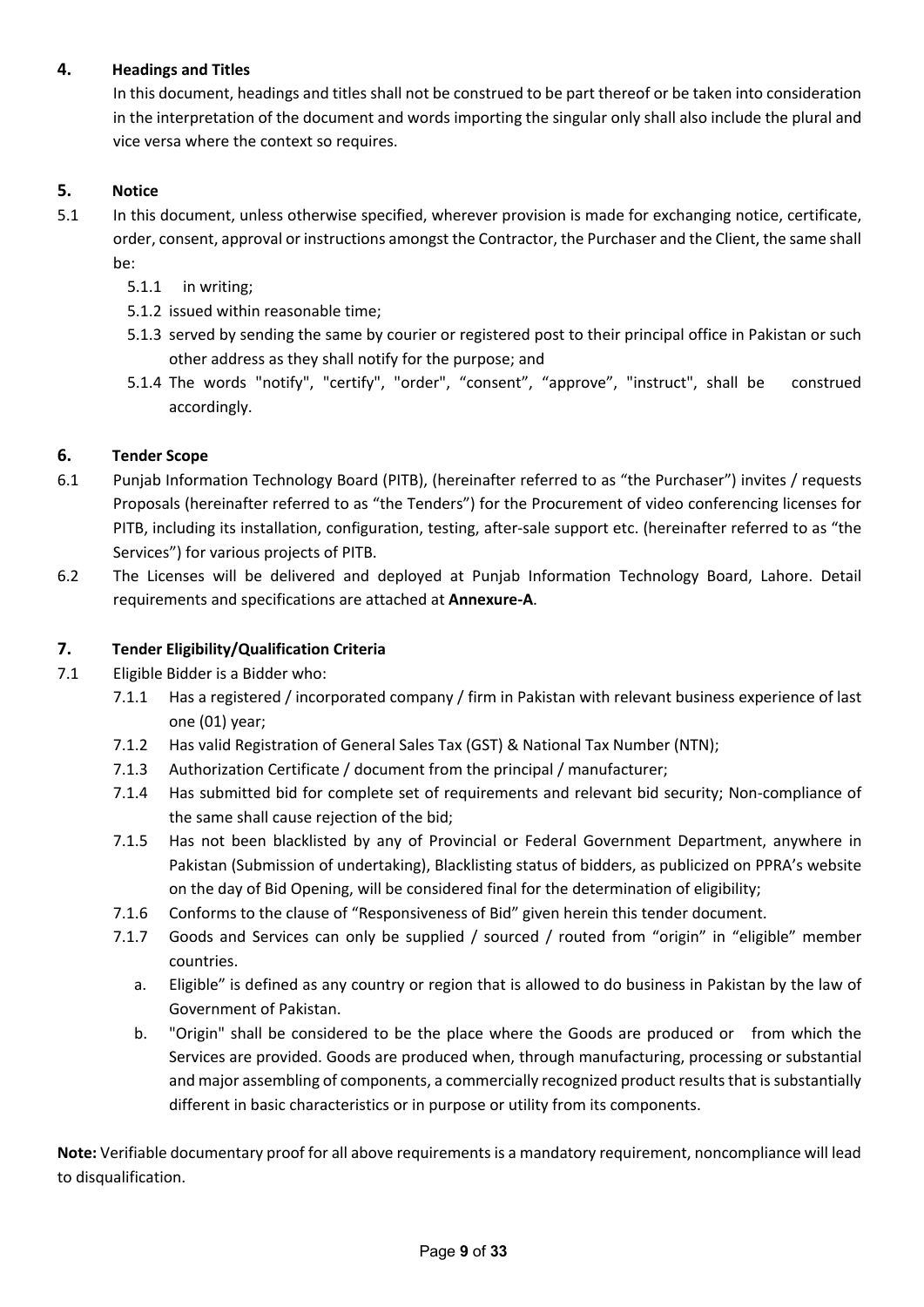# **8. Tender Cost**

The Bidder shall bear all costs / expenses associated with the preparation and submission of the Tender(s) and the Purchaser shall in no case be responsible / liable for those costs / expenses.

# **9. Joint Venture / Consortium**

Joint ventures / Consortiums are not eligible for this tender.

# **10. Examination of the Tender Document**

The Bidder is expected to examine the Tender Document, including all instructions and terms and conditions.

# **11. Clarification of the Tender Document**

The Bidder may require further information or clarification of the Tender Document, within **five (05)** calendar days of issuance of tender in writing. The clarification and its replies will be shared with all prospective bidders.

Bidders should note that during the period from the receipt of the bid and until further notice from the Primary Contact given herein this document, all queries should be communicated via the Primary Contact and in writing (e.g., e-mail & letter) only. In the case of an urgent situation where the Primary Contact cannot be contacted, the bidder may alternatively direct their enquiries through the Secondary Contact.

# **12. Amendment of the Tender Document**

- 12.1 The Purchaser may, at any time prior to the deadline for submission of the Tender, at its own initiative or in response to a clarification requested by the Bidder(s), amend the Tender Document, on any account, for any reason. All amendment(s) shall be part of the Tender Document and binding on the Bidder(s).
- 12.2 The Purchaser shall notify the amendment(s) in writing to the prospective Bidders as per Rule-25(4) of Punjab Procurement Rules, 2014.
- 12.3 The Purchaser may, at its exclusive discretion, amend the Tender Document to extend the deadline for the submission of the Tender as per Rule-29 of Punjab Procurement Rules, 2014.

# **13. Preparation / Submission of Tender**

- 13.1 The Bidder must submit bid for complete set of requirements.
- 13.2 The Tender and all documents relating to the Tender, exchanged between the Bidder and the Purchaser, shall be in English. Any printed literature furnished by the Bidder in another language shall be accompanied by an English translation which shall govern for purposes of interpretation of the Tender.
- 13.3 The Tender shall be filed in / accompanied by the prescribed Forms, Annexes, Schedules, Documents, Brochures, Literature, etc. which shall be typed, completely filled in, stamped and signed by the Bidder or his Authorized Representative. In case of copies, signed and stamped photocopies may be submitted. If volume of the bid contains various set(s) of documents the same must be properly numbered and tagged in binding shape
- 13.4 The Tender shall be in two parts i.e., the technical proposal and the financial proposal. Each proposal shall be in two sets i.e., the original and the copy. In the event of any discrepancy between the original and the duplicate, the original shall govern.
- 13.5 Technical Proposal shall comprise the following, **without quoting the price**:
	- 13.5.1 Technical Proposal Form (**Annexure-B**)
	- 13.5.2 Undertaking (All terms & conditions and qualifications listed anywhere in this tender document have been satisfactorily vetted) and Affidavit (Integrity Pact) (**Annexure-G&H**)
	- 13.5.3 Covering letter duly signed and stamped by authorized representative. (**Annexure-E**)
	- 13.5.4 Authorization Certificate / document from the principal / manufacturer;
	- 13.5.5 Evidence of eligibility of the Bidder and the Goods / Services.

#### Page **10** of **33**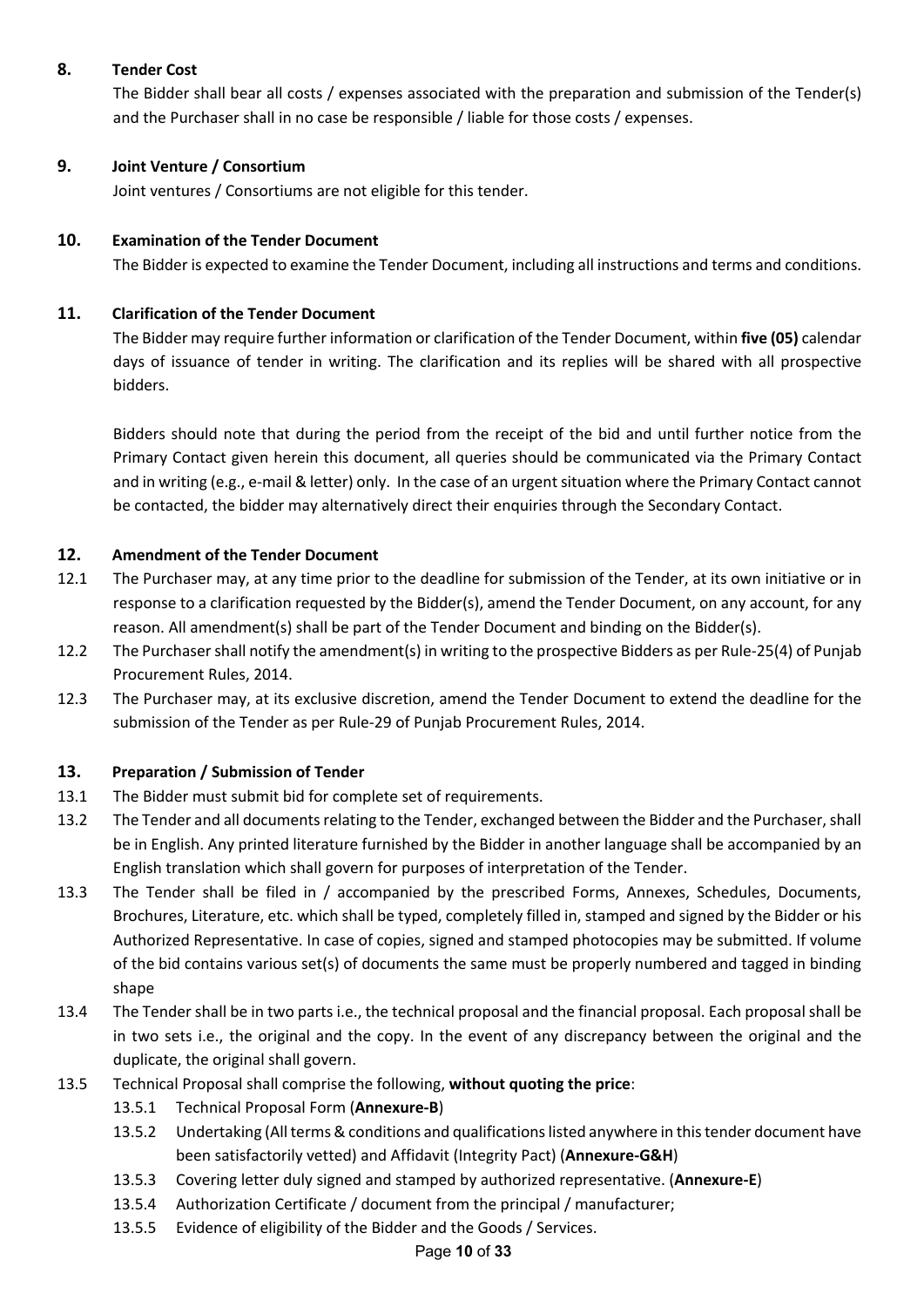- 13.5.6 Evidence of conformity of the Goods / the Services to the Tender Document
- 13.5.7 Technical Brochures / Literature
- 13.5.8 Details of Warranty and After-Sale Service
- 13.5.9 Submission of undertaking that the firm is not blacklisted by any of Provincial or Federal Government Department, anywhere in Pakistan.
- 13.5.10 Valid Registration Certificate for Income Tax & Sales Tax
- 13.5.11 Power of Attorney, if an authorized representative is appointed (**Annexure-F**)
- 13.6 The Financial Proposal shall comprise the following:
	- 13.6.1 Financial Proposal Form **(Annexure-C)**
	- 13.6.2 Price Schedule (**Annexure-D**)
	- 13.6.3 Bid Security **(Earnest Money),** as per provisions of the clause Bid Security of this document.
- 13.7 The Bidder shall seal the Original Technical Proposal in an envelope duly marked as under:

Original Technical Tender for Tender Name. [Name of Tender] Tender No. **XXXXXX**

[Name of the Purchaser] [Address of the Purchaser]

[Name of the Bidder] [Address of the Bidder] [Phone No. of the Bidder]

13.8 The Bidder shall seal the Duplicate Technical Tender in an envelope duly marked as under:

Duplicate Technical Proposal for Tender Name. [Name of Tender] Tender No. **XXXXXX**

[Name of the Purchaser] [Address of the Purchaser]

[Name of the Bidder] [Address of the Bidder] [Phone No. of the Bidder]

- 13.9 The Bidder shall follow the same process for the Financial Tender.
- 13.10 The Bidder shall again seal the sealed envelopes of Original Technical Proposal and the Original Financial Proposal in an outer envelope, duly marking the envelope as under:

Original Tender for Tender Name. [Name of Tender] Tender No. **XXXXXX** Strictly Confidential

[Name of the Purchaser]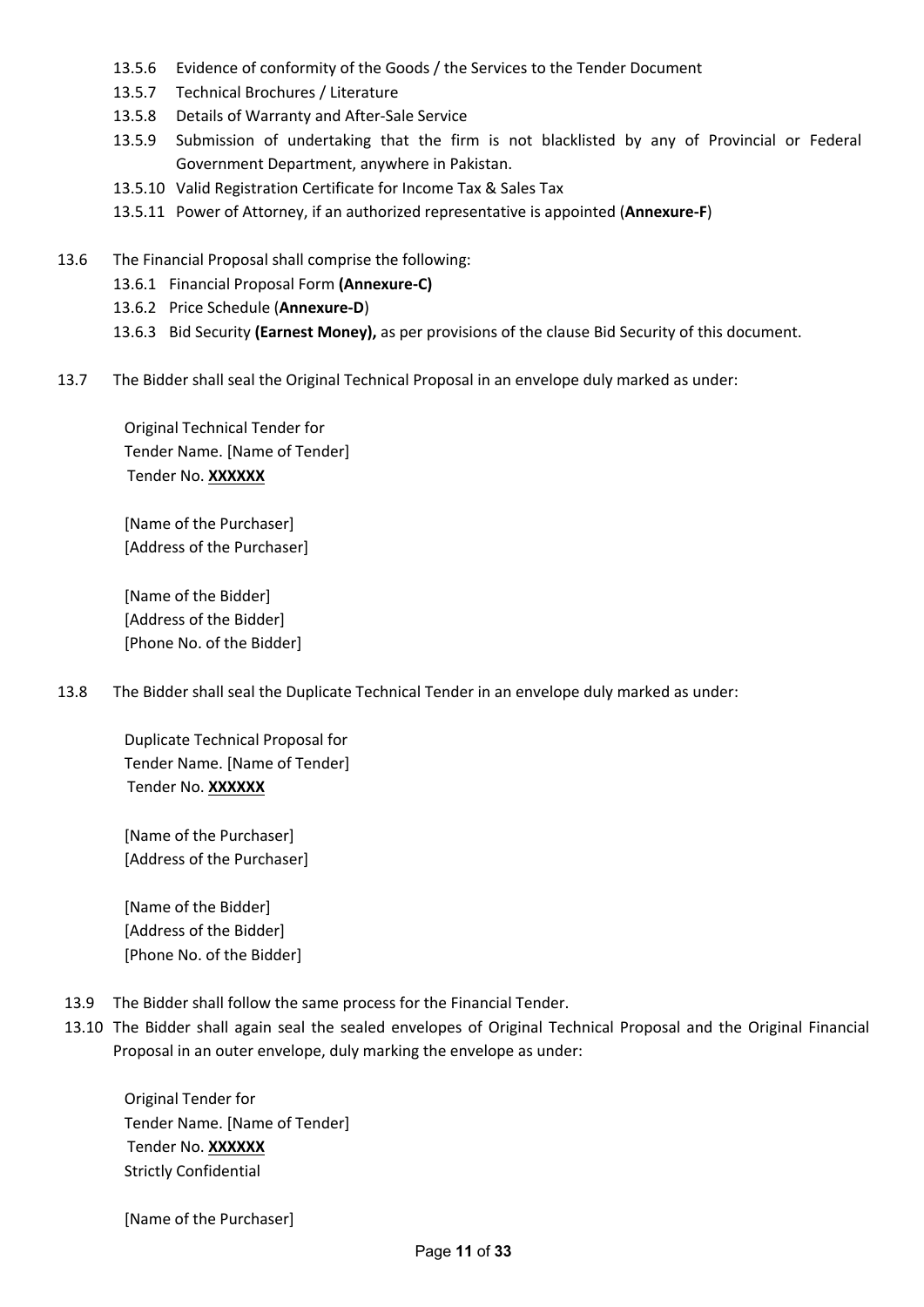[Address of the Purchaser]

[Name of the Bidder] [Address of the Bidder] [Phone No. of the Bidder]

13.11 The Bidder shall again seal the sealed envelopes of Duplicate Technical Proposal and the Duplicate Financial Proposal in an outer envelope, duly marking the envelope as under:

Duplicate Tender for Tender Name. [Name of Tender] Tender No. **XXXXXX** Strictly Confidential

[Name of the Purchaser] [Address of the Purchaser]

[Name of the Bidder] [Address of the Bidder] [Phone No. of the Bidder]

- 13.12 The Bidder may enclose soft copies of the Technical Proposal, including all Forms, Annexes, Schedules, Documents, Brochures, Literature, etc., in the form of PDF and Scanned images, with the hard copies.
- 13.13 The Tender shall be dropped in the prescribed Tender Box placed at the Reception of the Purchaser's office, not later than **1200 hours** on last date of submission of bids. No late bid shall be accepted.
- 13.14 This is made obligatory to affix authorized signatures with official seal on all original and duplicate (copies) documents, annexures, copies, certificates, brochures, literature, letters, forms and all relevant documents as part of the bids submitted by the Bidder.

# **14. Tender Price**

- 14.1 The quoted price shall be:
	- 14.1.1 best / final / fixed and valid until completion of all obligations under the Contract i.e., not subject to variation / escalation;
	- 14.1.2 in Pak Rupees;
	- 14.1.3 inclusive of all taxes, duties, levies, insurance, freight, etc.;
	- 14.1.4 Including all charges up to the delivery point at various Punjab Government Offices in Punjab (if required).
- 14.2 If not specifically mentioned in the Tender(s), it shall be presumed that the quoted price is as per the above requirements.
- 14.3 Where no prices are entered against any item(s), the price of that item shall be deemed be free of charge, and no separate payment shall be made for that item(s).
- 14.4 In case of locally produced Equipment/Service, the price shall include all customs duties and sales and other taxes already paid or payable on the components and raw materials used in the manufacture or assembly of the item. In case of Contract of imported Equipment/Services offered Ex-Warehouse/Off-the-Shelf from within the Purchaser's country, import duties and sales and other taxes already paid shall be shown separately (if required by the Purchaser).

# **15. Bid Security (Earnest Money)**

15.1 The bid security amount has been calculated as per provisions of Rule-27 "Bid Security" of PPRA Rules, 2014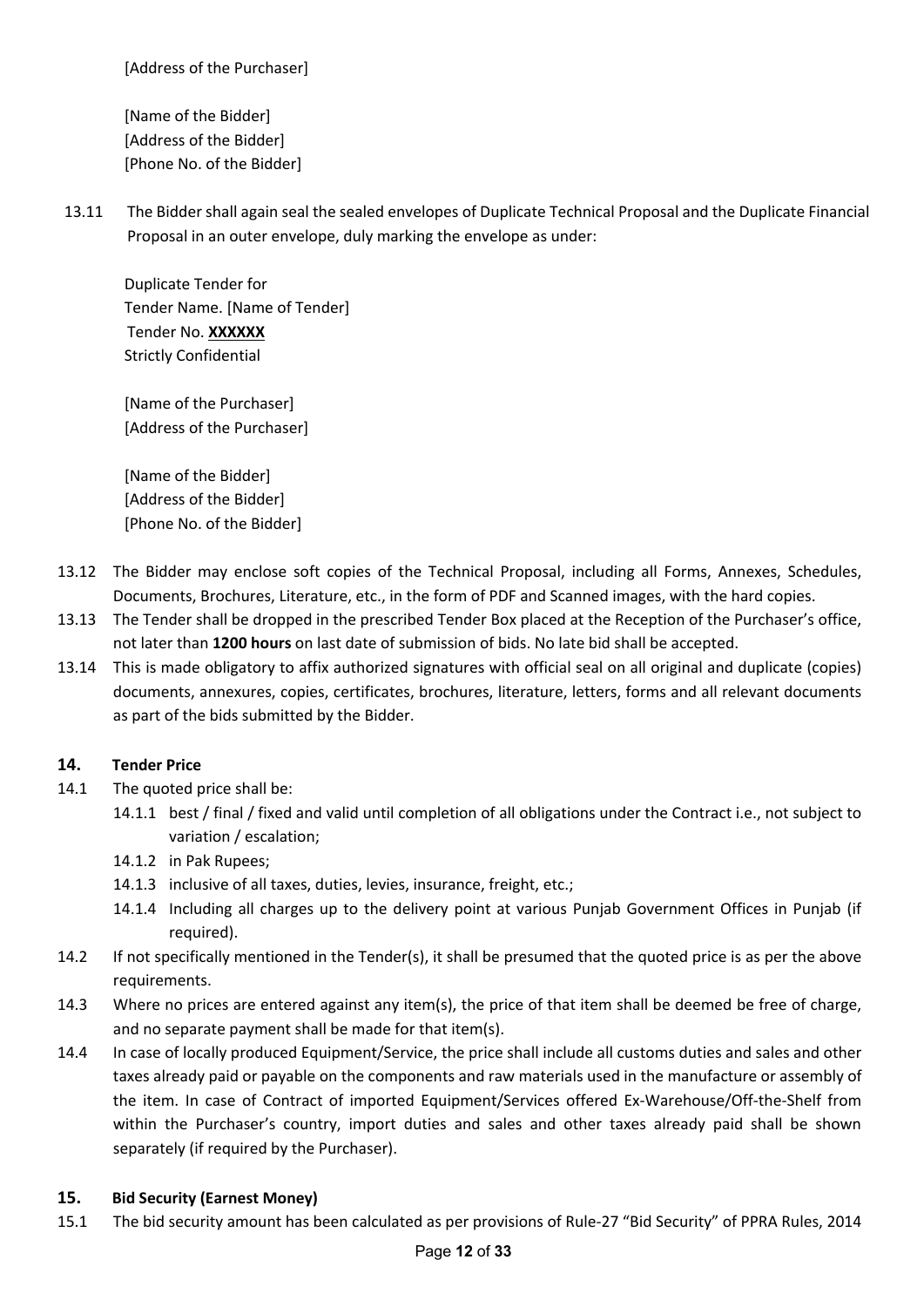(i.e., not exceeding five percent of the estimated cost), the Bidder shall furnish the Bid Security (Earnest Money) as under:

#### 15.1.1 for a fixed amount as mentioned in following table:

|  | <b>Item No.</b>   Description |           | Estimated Cost   Bid Security (2%) |
|--|-------------------------------|-----------|------------------------------------|
|  | Video Conferencing Licenses   | 5.600.000 | 112.000                            |

- 15.1.2 denominated in Pak Rupees;
- 15.1.3 As part of financial bid envelope;
- 15.1.4 in the form of Bank Guarantee / Demand Draft / Pay Order / Call Deposit Receipt in the name of the Purchaser;
- 15.1.5 Have a minimum validity period of **one hundred and twenty (120) days** from the last date for submission of the Tender.
- 15.2 The Bid Security shall be forfeited by the Purchaser, on the occurrence of any / all of the following conditions:
	- 15.2.1 If the Bidder withdraws the Tender during the period of the Tender validity specified by the Bidder on the Tender Form; or
	- 15.2.2 If the Bidder does not accept the corrections of his Total Tender Price; or
	- 15.2.3 If the Bidder, having been notified of the acceptance of the Tender by the Purchaser during the period of the Tender validity, fails or deliver services, in accordance with the Tender Document.
- 15.3 The Bid security shall be returned to the technically unsuccessful bidder/s with unopened / sealed financial bid. Whereas the financially unsuccessful bidder/s will be returned the Bid Security only after the award of contract. The Bid Security shall be returned to the successful Bidder upon delivery of licenses.

# **16. Tender Validity**

The Tender shall have a minimum validity period of **ninety (90) days** from the last date for submission of the Tender. The Purchaser may solicit the Bidder's consent to an extension of the validity period of the Tender. The request and the response thereto shall be made in writing. If the Bidder agrees to extension of validity period of the Tender, the validity period of the Bid Security shall also be suitably extended. The Bidder may refuse extension of validity period of the Tender, without forfeiting the Bid security.

# **17. Modification / Withdrawal of the Tender**

- 17.1 The Bidder may, by written notice served on the Purchaser, modify or withdraw the Tender after submission of the Tender, prior to the deadline for submission of the Tender.
- 17.2 The Tender, withdrawn after the deadline for submission of the Tender and prior to the expiration of the period of the Tender validity, shall result in forfeiture of the Bid Security.

# **18. Opening of the Tender**

- 18.1 Tenders (Technical Bids) shall be opened at **1230 hours** on the last date of submission of bids i.e., **14 June, 2022,** in the presence of the Bidder(s) for which they shall ensure their presence without further invitation, as per provision of Rule-30 of PPRA Rules, 2014. In case the last date of bid submission falls in / within the official holidays / weekends of the Purchaser, the last date for submission of the bids shall be the next working day.
- 18.2 The Bidder's name, modifications, withdrawal, security, attendance of the Bidder and such other details as the Purchaser may, at its exclusive discretion, consider appropriate, shall be announced and recorded.
- 18.3 No Bidder or its representative will be allowed to keep any digital device (camera, audio recorder, cell phone etc.) during tender opening meeting at given time and location.

# **19. Clarification of the Tender**

The Purchaser shall have the right, at his exclusive discretion, to require, in writing, further information or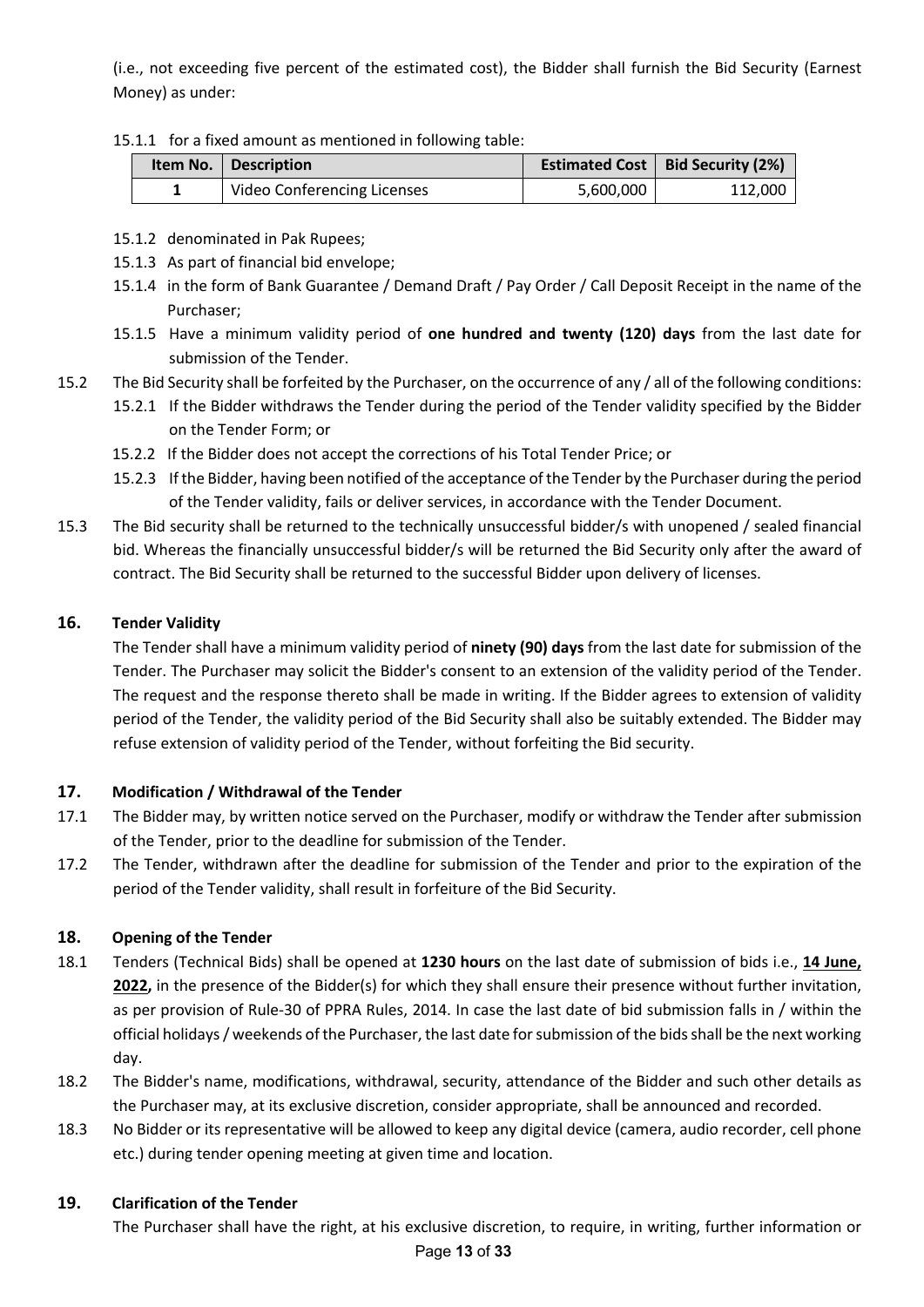clarification of the Tender, from any or all the Bidder(s). No change in the price or substance of the Tender shall be sought, offered or permitted except as required to confirm the corrections of arithmetical errors discovered in the Tender. Acceptance of any such correction is sole discretion of the purchaser.

# **20. Determination of Responsiveness of the Bid (Tender)**

- 20.1 The Purchaser shall determine the substantial responsiveness of the Tender to the Tender Document, prior to the Tender evaluation, on the basis of the contents of the Tender itself without recourse to extrinsic evidence. A substantially responsive Tender is one which:
	- 20.1.1 meets the eligibility criteria given herein this tender document/ the Goods / the Services;
	- 20.1.2 meets the Technical Specifications for the Goods / the Services;
	- 20.1.3 meets the delivery period / point for the Goods / the Services;
	- 20.1.4 in compliance with the rate and limit of liquidated damages;
	- 20.1.5 offers fixed price quotations for the Goods / the Services, whereby no optional offer / bid or price is allowed;
	- 20.1.6 is accompanied by the required Bid Security as part of financial bid envelope;
	- 20.1.7 The original receipt of tender fee submitted, attached with technical bid envelope;
	- 20.1.8 In compliance with the Preparation/Submission of Tender in a manner prescribed in this tender document clause-13;
	- 20.1.9 Conforms to all terms and conditions of the Tender Document, without material deviation or reservation.
- 20.2 A material deviation or reservation is one which affects the scope, quality or performance of the Goods or limits the Purchaser's rights or the Bidder's obligations under the Contract.
- 20.3 The Tender determined as not substantially responsive shall not subsequently be made responsive by the Bidder by correction or withdrawal of the material deviation or reservation.

# **21. Correction of errors / Amendment of Tender**

- 21.1 The Tender shall be checked for any arithmetic errors which shall be rectified, as follows:
	- 21.1.1 If there is a discrepancy between the amount in figures and the amount in words for the Total Tender Price entered in the Tender Form, the amount which tallies with the Total Tender Price entered in the Price Schedule, shall govern.
	- 21.1.2 if there is a discrepancy between the unit rate and the total price entered in the price Schedule, resulting from incorrect multiplication of the unit rate by the quantity, the unit rate as quoted shall govern and the total price shall be corrected, unless there is an obvious and gross misplacement of the decimal point in the unit rate, in which case the total price as quoted shall govern and the unit rate shall be corrected.
	- 21.1.3 If there is a discrepancy in the actual sum of the itemized total prices and the total tender price quoted in the Price Schedule, the actual sum of the itemized total prices shall govern.
- 21.2 The Tender price as determined after arithmetic corrections shall be termed as the Corrected Total Tender Price which shall be binding upon the Bidder.
- 21.3 Adjustment shall be based on corrected Tender Prices. The price determined after making such adjustments shall be termed as Evaluated Total Tender Price.
- 21.4 No credit shall be given for offering delivery period earlier than the specified period.

# **22. TECHNICAL EVALUATION CRITERIA**

The Bidders who have duly complied with the Eligibility/Qualification and Evaluation Criteria will be eligible for further processing.

The Bids which do not conform to the Technical Specifications or Bid conditions or the Bids from the Bidders without adequate capabilities for supply and maintenance / warranty services will be rejected.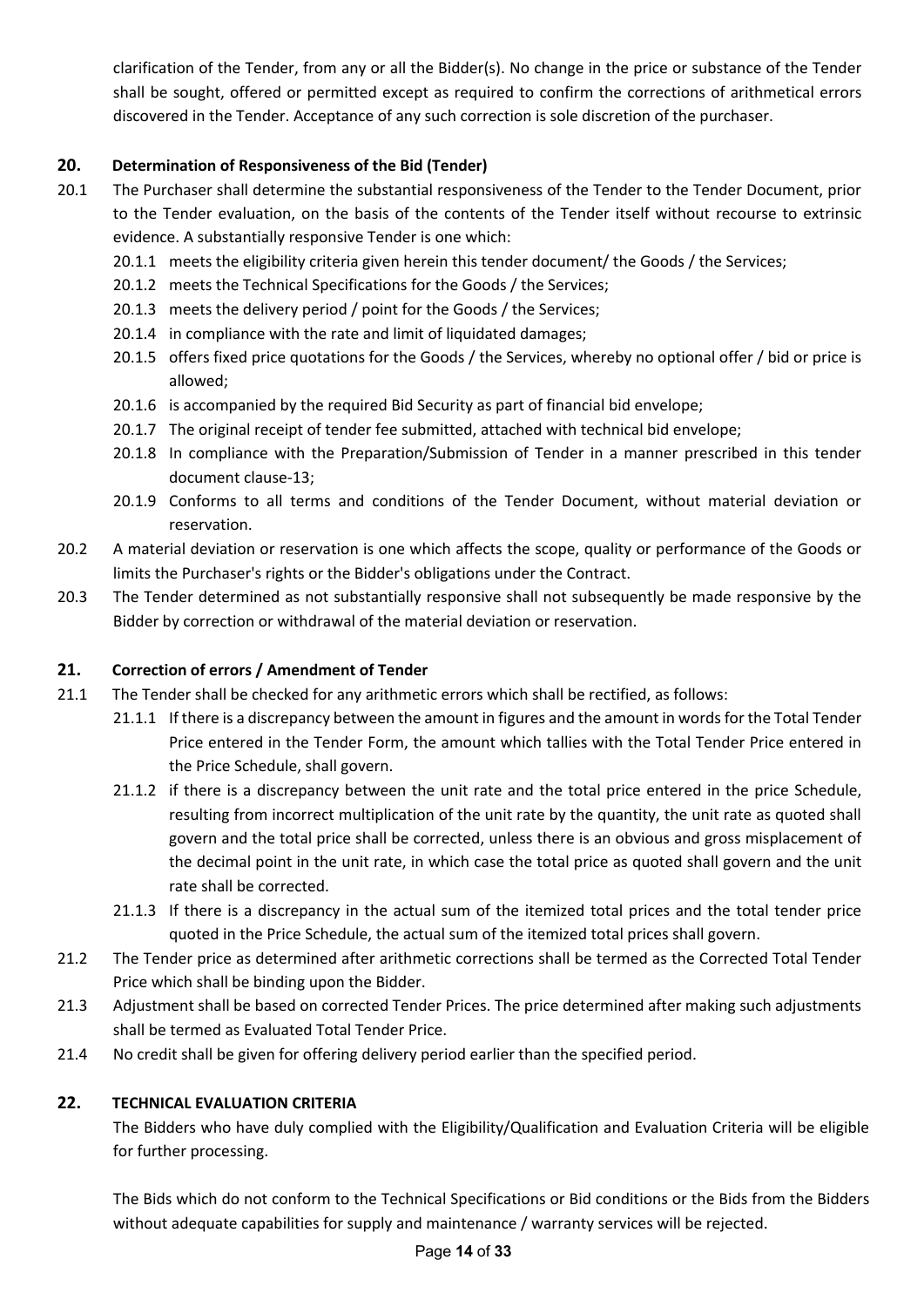The Technical proposals shall be evaluated by the technical evaluation committee in the light of following evaluation criteria:

| Category          | <b>Description</b>                                                             |          |  |  |
|-------------------|--------------------------------------------------------------------------------|----------|--|--|
|                   | Valid Income Tax Registration *Registered for at least last one (01) year      | Required |  |  |
|                   | Valid General Sales Tax Registration (Status = Active with FBR)                | Required |  |  |
|                   | <b>Single Undertaking covering following aspects:</b>                          |          |  |  |
|                   | i. Submission of undertaking that the firm is not blacklisted by any of        |          |  |  |
|                   | Provincial or Federal Government Department anywhere in Pakistan.              |          |  |  |
| Legal             | ii. In full compliance of the Execution Schedule and Delivery Period           |          |  |  |
| (Mandatory)       | mentioned in tender document.                                                  | Required |  |  |
|                   | iii. Compliance to the technical specifications of Software / Licenses (all    |          |  |  |
|                   | items) to be procured mentioned vide Annexure-A of this document and           |          |  |  |
|                   | product technical Brochure that should include specific make and model         |          |  |  |
|                   | with clarity of offered specifications must be enclosed with the bid.          |          |  |  |
|                   | Authorization Certificate / document from the principal / manufacturer         | Required |  |  |
| Past              | Having experience of at least PKR 2 million or above worth of projects of      |          |  |  |
| <b>Experience</b> | similar nature that include video conferencing licenses / devices etc. in last |          |  |  |
| (Mandatory)       | one (01) year (Verifiable through relevant purchase orders / contracts)        |          |  |  |

# **Note:**

- i. Verifiable documentary proof for all above requirements and criteria points are required and marks will be awarded on the basis of these verifiable proofs. Bidder must include checklist for above requirements in their bid.
- ii. The result of the technical evaluation will be announced at least one (01) day before the opening of financial bids. Said one day time will be given for the grievance regarding technical qualification / disqualification of the bidders. However, after lapse of given time between the declaration of technical evaluation report and opening of the financial, no grievance petition would be entertained concerning the technical qualification / disqualification of the bidder. The objection after the opening of the financial bid would remain restricted to the financial bid only.

# **23. FINANCIAL PROPOSAL EVALUATION**

- 23.1 Technically qualified/successful bidder(s) shall be called for opening of the Financial Proposal(s). The Financial Proposals will be opened in the presence of the Bidders at the time and venue indicated by the Purchaser accordingly. The technically Eligible/Successful Bidder(s) or their authorized representatives shall be allowed to take part in the Financial Proposal(s) opening.
- 23.2 Financial Proposal evaluation will be conducted under the Punjab Procurement Rules, 2014. The Price evaluation will include all duties, taxes and expenses etc. In case of any exemption of duties and taxes made by the Government in favor of the Purchaser, the contractor shall be bound to adjust the same in the Financial Proposal.
	- 23.2.1 In cases of discrepancy between the cost/price quoted in Words and in Figures, the lower of the two will be considered.
	- 23.2.2 In evaluation of the price of an imported item, the price will be determined and considered inclusive of the customs and other import duties etc.;
	- 23.2.3 In evaluation of the price of articles/goods which are subject to excise duty, sales tax, income tax or any other tax or duty levied by the Government, the price will be determined and considered inclusive of such duties and taxes.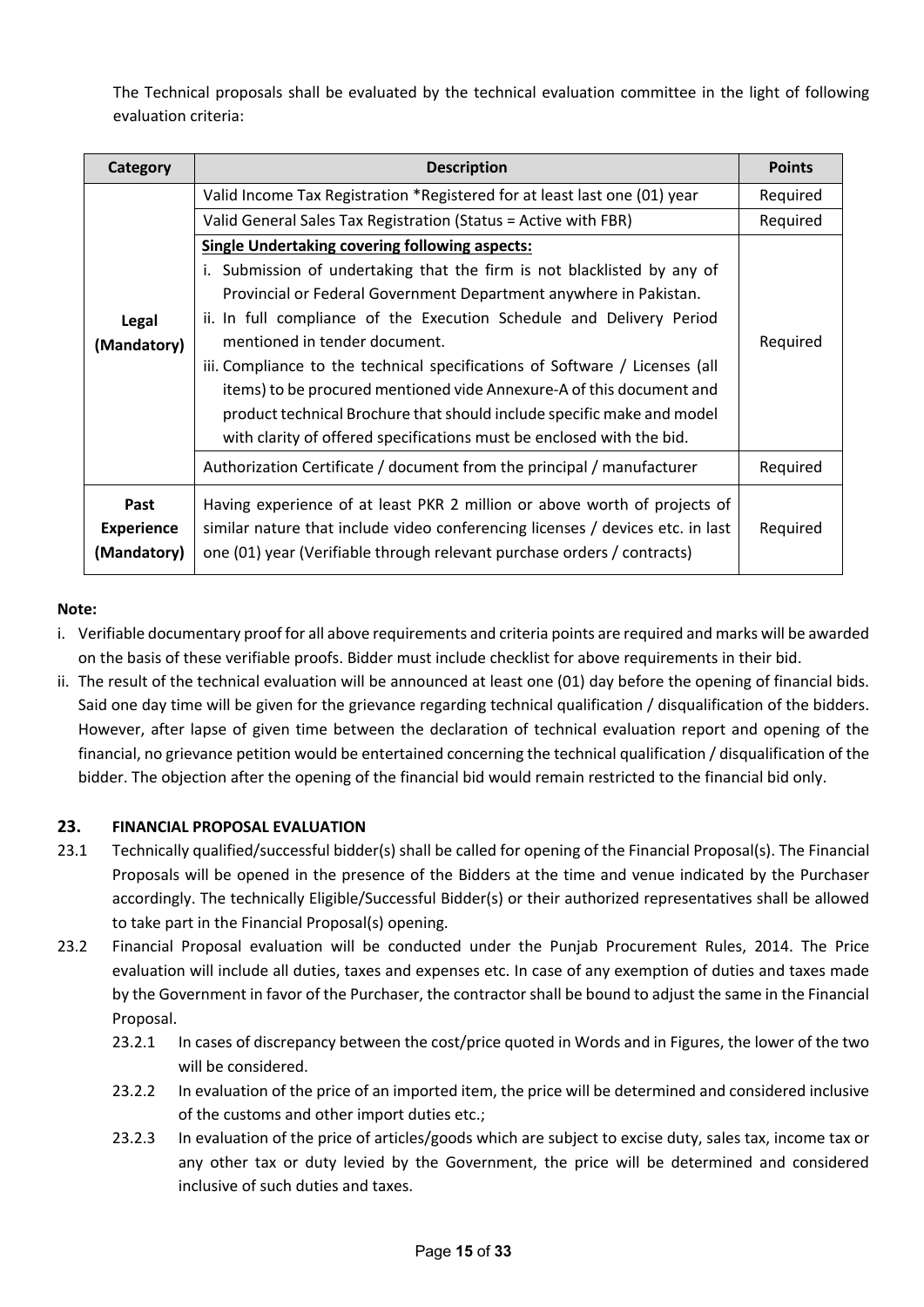23.3 The Purchaser will not be responsible for any erroneous calculation of taxes and all differences arising out as above shall be fully borne by the Successful Bidder. - All payments shall be subject to any and all taxes, duties and levies applicable under the laws of Pakistan for the whole period starting from issuance of Letter of Intent (LOI) till termination of the signed contract in this regard.

# **24. Rejection / Acceptance of the Bid**

24.1 The Purchaser shall have the right, at his exclusive discretion, to increase/decrease the quantity of any or all item(s) without any change in unit prices or other terms and conditions, at the time of order placement. The Purchaser may reject all bids or proposals at any time prior to the acceptance of a bid or proposal. The Purchaser shall upon request communicate to any bidder, the grounds for its rejection of all bids or proposals, but shall not be required to justify those grounds. The Purchaser shall incur no liability, solely, by virtue of its invoking sub-rule (1) of Rule-35 of Punjab Procurement Rules, 2014 towards the bidders. However, bidders shall be promptly informed about the rejection of the bids, if any (As per Rule 35 of Punjab Procurement Rules, 2014).

# 24.2 The Tender shall be rejected if it is:

- 24.2.1 substantially non-responsive in a manner prescribed in this tender document clause-20; or
- 24.2.2 submitted in other than prescribed forms, annexes, schedules, documents / by other than specified mode; or
- 24.2.3 incomplete, partial, conditional, alternative, late; or
- 24.2.4 Bid not submitted separately and relevant bid security is not submitted; or
- 24.2.5 subjected to interlineations / cuttings / corrections / erasures / overwriting; or
- 24.2.6 the Bidder refuses to accept the corrected Total Tender Price; or
- 24.2.7 the Bidder has conflict of interest with the Purchaser; or
- 24.2.8 the Bidder tries to influence the Tender evaluation / Contract award; or
- 24.2.9 the Bidder engages in corrupt or fraudulent practices in competing for the Contract award;
- 24.2.10 the Bidder fails to meet all the requirements of Tender Eligibility / Qualification Criteria (Clause-7);
- 24.2.11 the Bidder fails to meet the evaluation criteria requirements (clause-22);
- 24.2.12 the Bidder has been blacklisted by any public or private sector organization;
- 24.2.13 The Bidder has mentioned any financial implication(s) in the financial proposal that is in contradiction to this document and Government rules and regulations.
- 24.2.14 There is any discrepancy between bidding documents and bidder's proposal i.e., any nonconformity or inconsistency or informality or irregularity in the submitted bid.
- 24.2.15 The Bidder submits any financial conditions as part of its bid which are not in conformity with tender document.
- 24.2.16 Non-submission of verifiable proofs against the mandatory as well as general documentary, qualification and eligibility related requirements.
- 24.2.17 If the rates quoted by vender are not workable or on higher side etc.

# **25. Award Criteria**

- 25.1. At first step, eligible bidder(s) as per clause-7 (Tender Eligibility) of this tender document fulfilling the qualification and technical evaluation criteria will stand technically qualified.
- 25.2. At second step, technically qualified and successful bidder(s) will be evaluated in the light of all Pre-Conditions, necessary requisites and shall be selected on lowest cost quoted as per rules and fulfilling all codal formalities, irrespective of their score in the previous step.

# **26. Acceptance Letter**

As per provisions of Rule (55) of Punjab Procurement Rules 2014, the Purchaser shall issue the Intent Letter to the successful Bidder, at least after 10 days of announcement of bid evaluation reports (Ref. Rule-37 of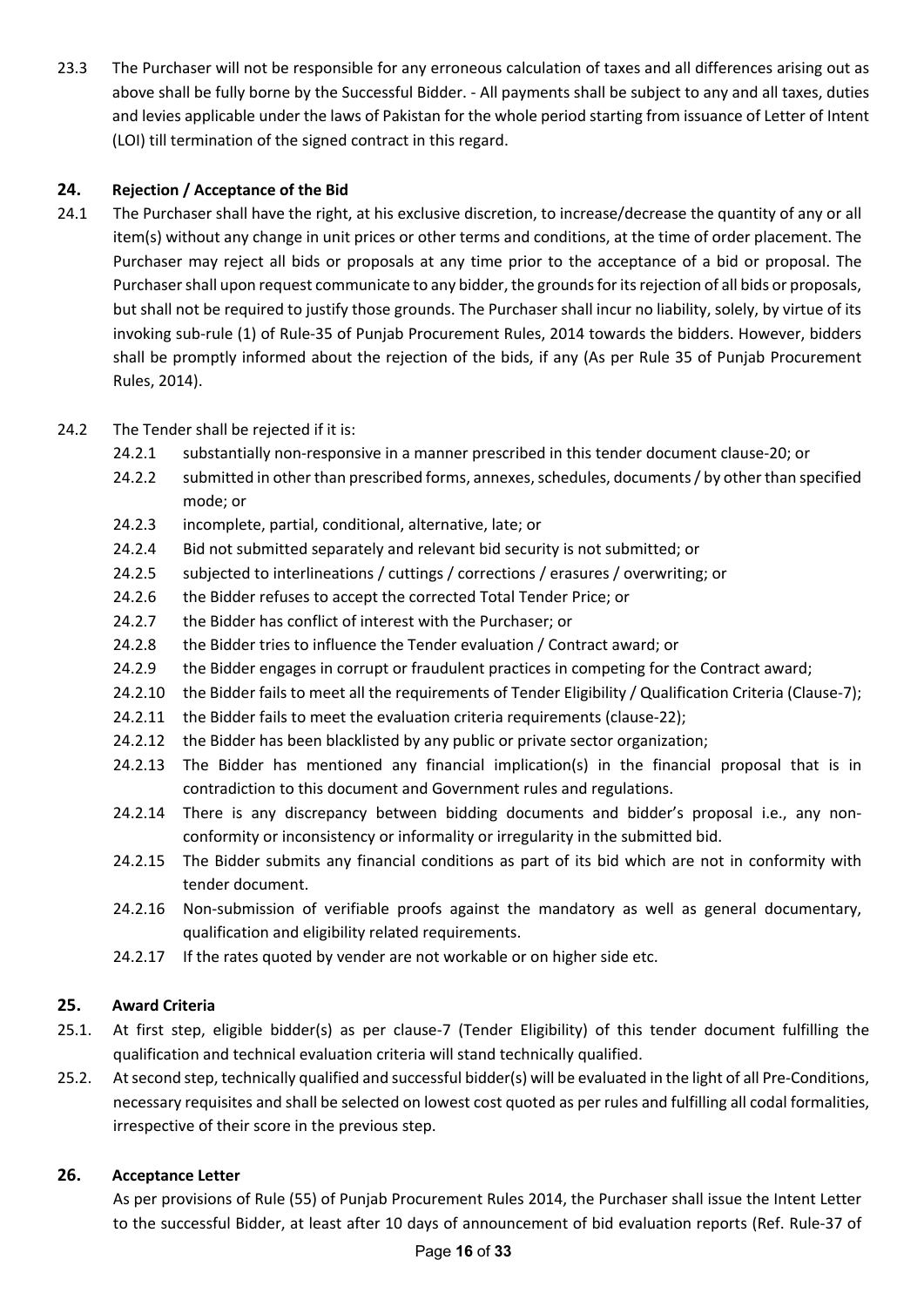PPRA Rules, 2014) and prior to the expiry of the original validity period or extended validity period of the Tender, which shall constitute a contract, until execution of the formal Contract.

# **27. Redressal of grievances by the procuring agency**

- 27.1 The Purchaser has constituted a committee comprising of odd number of persons, with proper powers and authorizations, to address the complaints of bidders that may occur prior to the entry into force of the procurement contract.
- 27.2 Any bidder feeling aggrieved by any act of the Purchaser after the submission of his bid may lodge a written complaint concerning his grievances not later than ten days after the announcement of the bid evaluation report.
- 27.3 The committee shall investigate and decide upon the complaint within fifteen days of the receipt of the complaint.
- 27.4 Mere fact of lodging of a complaint shall not warrant suspension of the procurement process.
- 27.5 Any bidder not satisfied with the decision of the committee of the Purchaser may lodge an appeal in the relevant court of jurisdiction.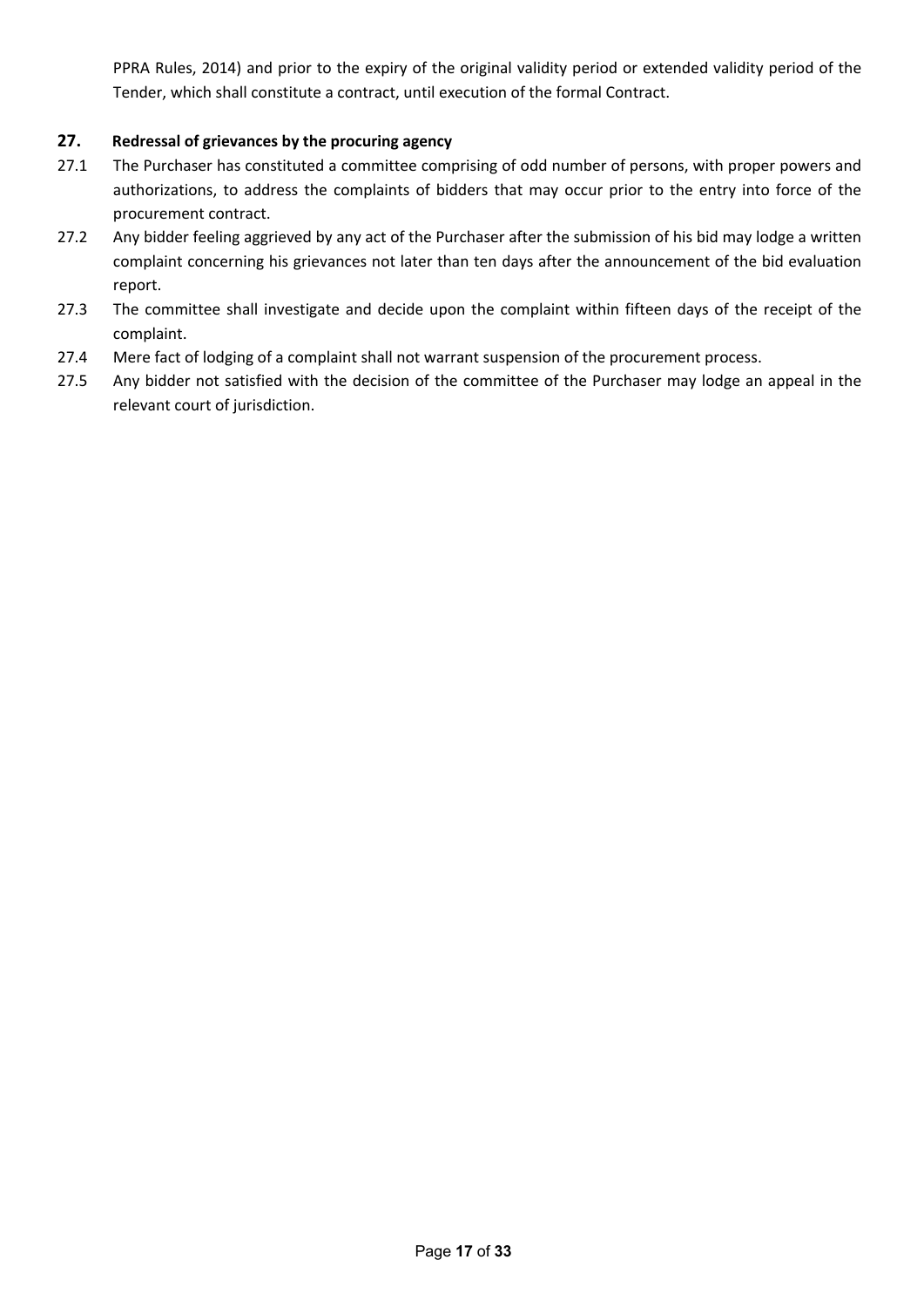# **General Conditions of Draft Contract**

#### **28. Contract**

The Purchaser shall send the Contract provided in the Tender Document, to the successful Bidder along with the Letter of Intent (LOI). Within twenty-eight (28) days from the issuance of Letter of Intent, the successful Bidder shall sign the Contract.

#### **29. Framework Contract Duration**

Framework Contract duration shall be initially for the period of **one (01) year**, starting from the date of issuance of Letter of Intent (LOI), delivery, installation of all Software/ Licenses, till end of support period and further extendable for next two (2) years on yearly basis, based on provisioning of satisfactory services by the contractor, needs, requirements and approved budgetary provisions of the Purchaser.

#### **30. Contract Documents and Information**

The Contractor shall not, without the Purchaser's prior written consent, make use of the Contract, or any provision thereof, or any document(s), specifications, pattern(s), sample(s) or information furnished by or on behalf of the Purchaser in connection therewith, except for purposes of performing the Contract or disclose the same to any person other than a person employed by the Contractor in the performance of the Contract. Disclosure to any such employed person shall be made in confidence and shall extend only as far as may be necessary for purposes of such performance.

#### **31. Contract Language**

The Contract and all documents relating to the Contract, exchanged between the Contractor and the Purchaser, shall be in English. The Contractor shall bear all costs of translation to English and all risks of the accuracy of such translation.

#### **32. Standards**

The Goods supplied and the Services provided under this Contract shall conform to the authoritative latest industry standards.

#### **33. Patent Right**

The Contractor shall indemnify and hold the Purchaser harmless against all third-party claims of infringement of patent, trademark or industrial design rights arising from use of the Goods / the Service or any part thereof

#### **34. Execution Schedule**

The Contractor shall deliver, install and configure Software / Licenses within **two (2) weeks**from the issuance purchase order(s), subsequent to the issuance of Letter of Intent (LOI).

#### **35. Documentation**

The Contractor shall furnish the user documentation, the operation manuals, and service manuals for each appropriate unit of the supplied Goods and other information pertaining to the performance of the Goods, in hard copy format, in soft copy format and in the form of on-line help, before the Goods are taken over by the Purchaser.

#### **36. Taxes and Duties**

The Contractor shall be entirely responsible for all taxes, duties and other such levies imposed make inquiries on income tax / sales tax to the concerned authorities of Income Tax and Sales Tax Department, Government of Pakistan.

#### **37. Contract Cost**

The Contractor shall bear all costs / expenses associated with the preparation of the Contract and the Purchaser shall in no case be responsible / liable for those costs / expenses. The successful bidder shall provide legal stamp papers of relevant value according to Govt. rules and regulations for signing of the formal contract.

#### **38. Payment**

- 38.1 The Contractor shall provide all necessary supporting documents along with invoice.
- 38.2 The Contractor shall submit an Application for Payment, to the Purchaser. The Application for Payment shall: be accompanied by such invoices, receipts or other documentary evidence as the Purchaser may require;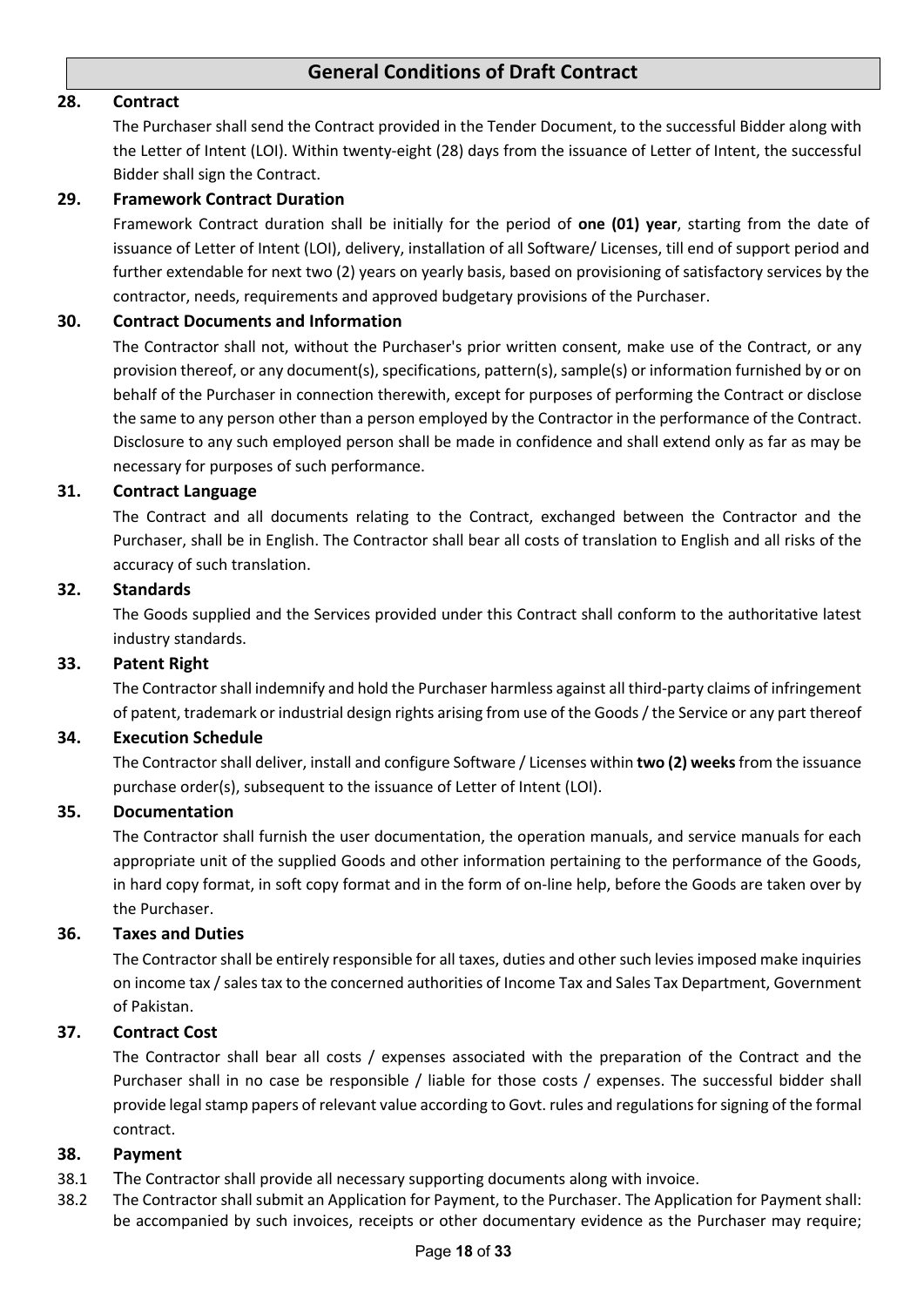state the amount claimed; and set forth in detail, in the order of the Price Schedule, particulars of the Goods supplied, the Services provided and the Works done, up to the date of the Application for Payment and subsequent to the period covered by the last preceding Payment, if any.

- 38.3 The Purchaser shall get verified the details of Services delivered against the invoice from the concerned Technical Team of PITB and Payment shall be made on quarterly basis after complete delivery of Software / Licenses and after issuance of satisfactory certificate by concerned technical team of PITB.
- 38.4 The Purchaser shall pay the amount verified within thirty (30) days. Payment shall not be made in advance and against partial deliveries. The Purchaser shall make payment for the Services provided and the Works done as per, to the Contractor, as per Government policy, in Pak Rupees, through treasury cheque.
- 38.5 All payments shall be subject to any and all taxes, duties and levies applicable under the laws of Pakistan, for the whole period starting from issuance of Intent Letter till termination of the signed contract in this regard.

### **39. Price**

The Contractor shall not charge prices for the Goods supplied, the Services provided and for other obligations discharged, under the Contract, varying from the prices quoted by the Contractor in the Price Schedule.

# **40. Contract Amendment**

- 40.1 The Purchaser may at any time, by written notice served to the Contractor, alter or amend the contract for any identified need/requirement in the light of prevailing rules and regulations.
- 40.2 The Contractor shall not execute any Change until and unless the Purchaser has allowed the said Change, by written order served on the Contractor with a copy to the Client.
- 40.3 The Change, mutually agreed upon, shall constitute part of the obligations under this Contract, and the provisions of the Contract shall apply to the said Change.
- 40.4 No variation in or modification in the Contract shall be made, except by written amendment signed by both the Purchaser and the Contractor.

# **41. Assignment / Subcontract**

- 41.1 The Contractor shall not assign or sub-contract its obligations under the Contract, in whole or in part, except with the Purchaser's prior written consent.
- 41.2 The Contractor shall guarantee that any and all assignees / subcontractors of the Contractor shall, for performance of any part / whole of the work under the contract, comply fully with the terms and conditions of the Contract applicable to such part / whole of the work under the contract.

# **42. Extensions in time for performance of obligations under the Contract**

If the Contractor encounters conditions impeding timely performance of any of the obligations, under the Contract, at any time, the Contractor shall, by written notice served on the Purchaser with a copy to the Client, promptly indicate the facts of the delay, its likely duration and its cause(s). As soon as practicable after receipt of such notice, the Purchaser shall evaluate the situation and may, at its exclusive discretion, without prejudice to any other remedy it may have, by written order served on the Contractor with a copy to the Client, extend the Contractor's time for performance of its obligations under the Contract.

# **43. Liquidated Damages**

If the Contractor fails / delays in performance of any of the obligations, under the Contract / violates any of the provisions of the Contract / commits breach of any of the terms and conditions of the Contract the Purchaser may, without prejudice to any other right of action / remedy it may have, deduct from the Contract Price against undelivered portion, as liquidated damages, a sum of money @0.25% of the total Contract Price which is attributable to such part of the Goods / the Services / the Works, in consequence of the failure / delay, be put to the intended use, for every day between the scheduled delivery date(s), with any extension of time thereof granted by the Purchaser, and the actual delivery date(s). Provided that the amount so deducted shall not exceed, in the aggregate, 10% of the Contract Price.

# **44. Blacklisting**

If the Contractor fails / delays in performance of any of the obligations, under the Contract / violates any of the provisions of the Contract / commits breach of any of the terms and conditions of the Contract or found to have engaged in corrupt or fraudulent practices in competing for the award of contract or during the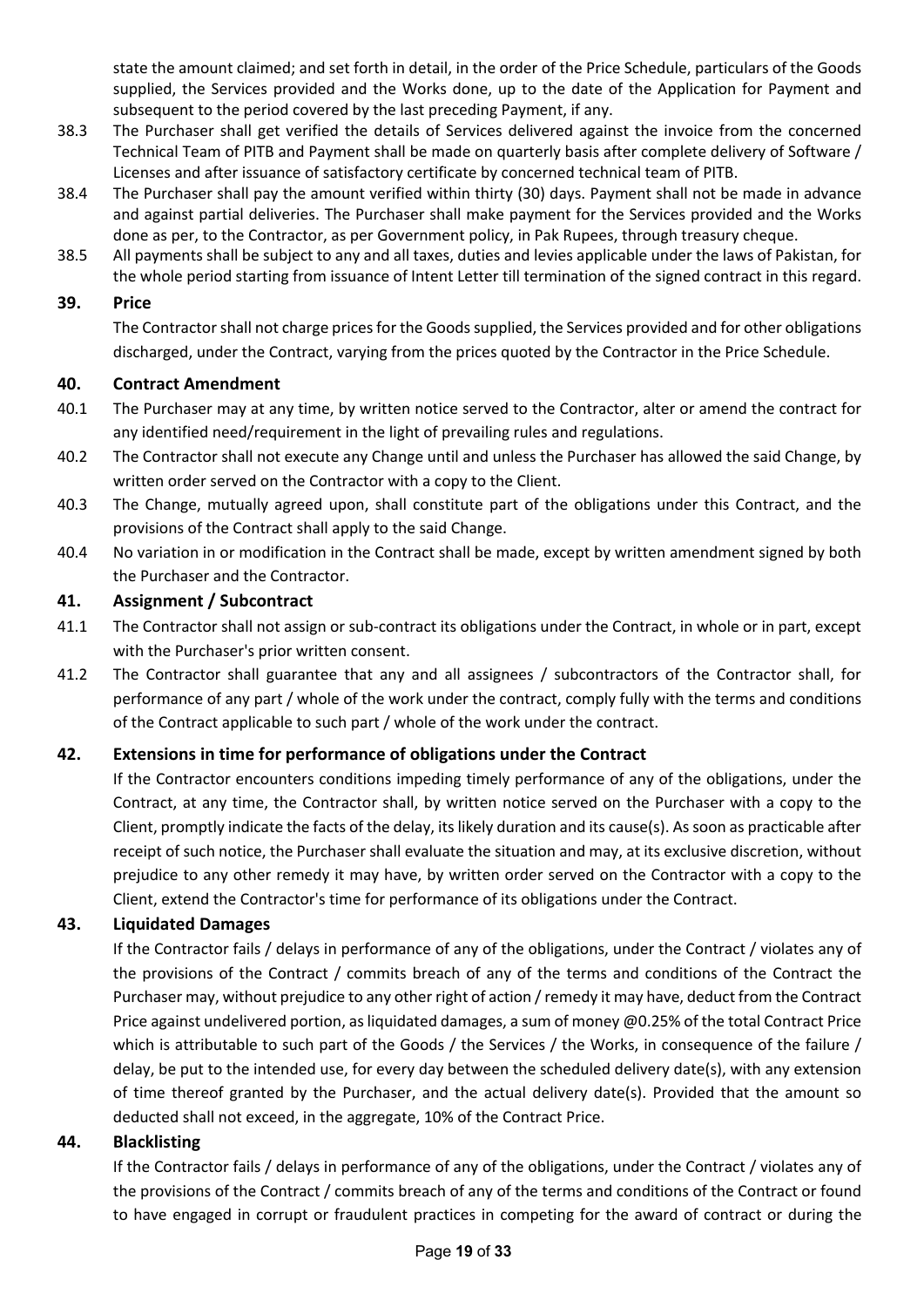execution of the contract, the Purchaser may without prejudice to any other right of action / remedy it may have, blacklist the Contractor, for a stated period, for future tenders in public sector, as per provision of Punjab Procurement Rules, 2014 and PITB Procurement Regulations and Guidelines.

# **45. Termination for Default**

If the Contractor fails / delays in performance of any of the obligations, under the Contract / violates any of the provisions of the Contract / commits breach of any of the terms and conditions of the Contract the Purchaser may, at any time, without prejudice to any other right of action / remedy it may have, by written notice served on the Contractor with a copy to the Client, indicate the nature of the default(s) and terminate the Contract, in whole or in part, without any compensation to the Contractor. Provided that the termination of the Contract shall be resorted to only if the Contractor does not cure its failure / delay, within fifteen working days (or such longer period as the Client may allow in writing), after receipt of such notice.

# **46. Termination for Insolvency**

If the Contractor becomes bankrupt or otherwise insolvent, the Purchaser may, at any time, without prejudice to any other right of action / remedy it may have, by written notice served on the Contractor with a copy to the Client, indicate the nature of the insolvency and terminate the Contract, in whole or in part, without any compensation to the Contractor.

# **47. Termination for Convenience**

- 47.1 Any of the parties may, at any time, by written notice served on the other party with a copy to the Client, terminate the Contract, in whole or in part, for its convenience, without any compensation to the other party.
- 47.2 The Goods and the Services, which are, complete or to be completed by the Contractor, within thirty working days after the receipt of such notice, shall be accepted by the Purchaser. For the remaining Goods / Services, the Purchaser may elect:
	- 47.1.1 to have any portion thereof completed and delivered; and/or
	- 47.1.2 to cancel the remainder and pay to the Contractor an agreed amount for partially completed Goods, Services, Works and materials / parts previously procured by the Contractor for the purpose of the Contract.

# **48. Force Majeure**

- 48.1 For the purpose of this contract "Force Majeure" means an event which is beyond the reasonable control of a party and which makes a party's performance of its obligations under the Contract impossible or so impractical as to be considered impossible under the circumstances, and includes, but is not limited to, War, Riots, Storm, Flood or other industrial actions (except where such strikes, lockouts or other industrial are within the power of the party invoking Force Majeure), confiscation or any other action by Government agencies. In all disputes between the parties as to matters arising pursuant to this Contract, the dispute be referred for resolution by arbitration under the Pakistan Arbitration Act, 1940, as amended, by one or more arbitrators selected in accordance with said Law. The place for arbitration shall be Lahore, Pakistan. The award shall be final and binding on the parties.
- 48.2 The Contractor shall not be liable for liquidated damages, blacklisting for future tenders, termination for default, if and to the extent his failure / delay in performance /discharge of obligations under the Contract is the result of an event of Force Majeure.
- 48.3 If a Force Majeure situation arises, The Contractor shall, by written notice served on The Purchaser, indicate such condition and the cause thereof. Unless otherwise directed by The Purchaser in writing, The Contractor shall continue to perform under the Contract as far as is reasonably practical, and shall seek all reasonable alternative means for performance not prevented by the Force Majeure event.
- 48.4 Force Majeure shall not include (i) any event which is caused by the negligence or intentional action of a Party or Agents or Employees, nor (ii) any event which a diligent Party could reasonably have been expected to both (A) take into account at the time of the conclusion of this Contract and (B) avoid or overcome in the carrying out of its obligations here under.
- 48.5 Force Majeure shall not include insufficiency of funds or failure to make any payment required hereunder.

# **49. Dispute Resolution**

- 49.1 The Purchaser and the Contractor shall make every effort to amicably resolve, by direct informal negotiation, any disagreement or dispute arising between them under or in connection with the Contract.
- 49.2 If, after thirty working days, from the commencement of such informal negotiations, the Purchaser and the Contractor have been unable to amicably resolve a Contract dispute, either party may, require that the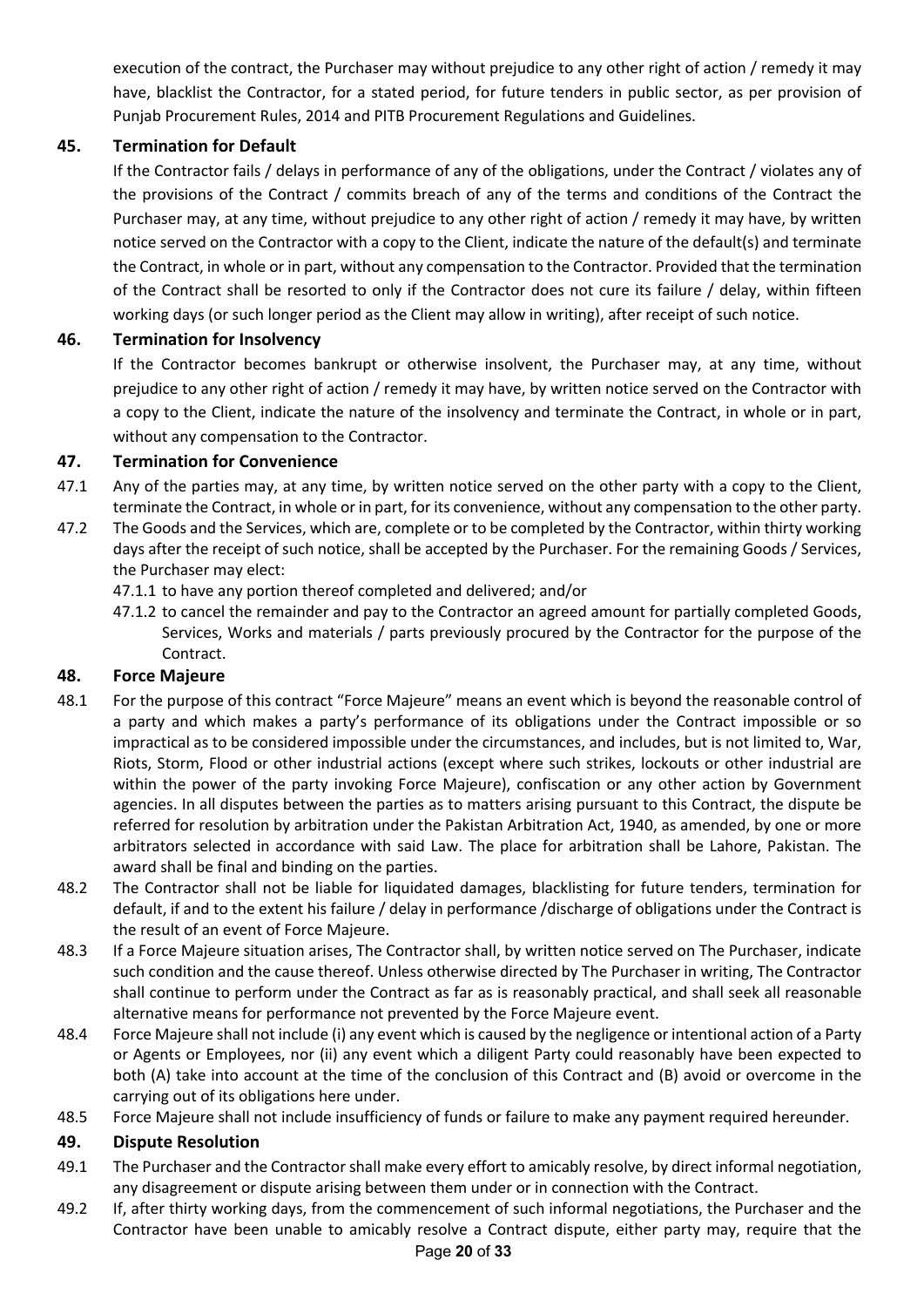dispute be referred for resolution by arbitration under the Pakistan Arbitration Act, 1940, as amended, by one or more arbitrators selected in accordance with said Law. The place for arbitration shall be Lahore, Pakistan. The award shall be final and binding on the parties.

# **50. Statutes and Regulations**

- 50.1 The Contract shall be governed by and interpreted in accordance with the laws of Pakistan.
- 50.2 The Contractor shall, in all matters arising in the performance of the Contract, conform, in all respects, with the provisions of all Central, Provincial and Local Laws, Statutes, Regulations and By-Laws in force in Pakistan, and shall give all notices and pay all fees required to be given or paid and shall keep the Purchaser indemnified against all penalties and liability of any kind for breach of any of the same.
- 50.3 The Courts at Lahore shall have the exclusive territorial jurisdiction in respect of any dispute or difference of any kind arising out of or in connection with the Contract.

# **51. The Client**

- 51.1 The Client shall only carry out such duties and exercise such authority as specified in the Contract. The Client shall have no authority to relieve the Contractor of any of his obligations under the Contract, except as expressly stated in the Contract.
- 51.2 The Contractor shall proceed with the decisions, instructions or approvals given by the Client in accordance with these Conditions.
- 51.3 The Client shall conform to all the relevant clauses of this Tender Document to carry out all responsibilities assigned thereto in a timely manner.

# **52. Authorized Representative**

- 52.1 The Purchaser, the Client or the Contractor may, at their exclusive discretion, appoint their Authorized Representative and may, from time to time, delegate any / all of the duties / authority, vested in them, to their authorized Representative(s), including but not limited to, signing on their behalf to legally bind them, and may, at any time, revoke such delegation.
- 52.2 The Authorized Representative shall only carry out such duties and exercise such authority as may be delegated to him, by the Purchaser, the Client or the Contractor.
- 52.3 Any such delegation or revocation shall be in writing and shall not take effect until notified to the other parties to the Contract.
- 52.4 Any decision, instruction or approval given by the Authorized Representative, in accordance with such delegation, shall have the same effect as though it had been given by the principal.
- 52.5 Notwithstanding Clause 52.2, any failure of the Authorized Representative to disapprove any Goods or Services or Works shall not prejudice the right of the Client to disapprove such Goods or Services or Works and to give instructions for the rectification thereof.
- 52.6 If the Contractor questions any decision or instruction of the Authorized Representative of the Purchaser / the Client, the Contractor may refer the matter to the Purchaser / the Client who shall confirm, reverse or vary such decision or instruction.

# **53. Waiver**

Failure of either party to insist upon strict performance of the obligations of the other party, under the Contract, shall in no way be deemed or construed to affect in any way the right of that party to require such performance.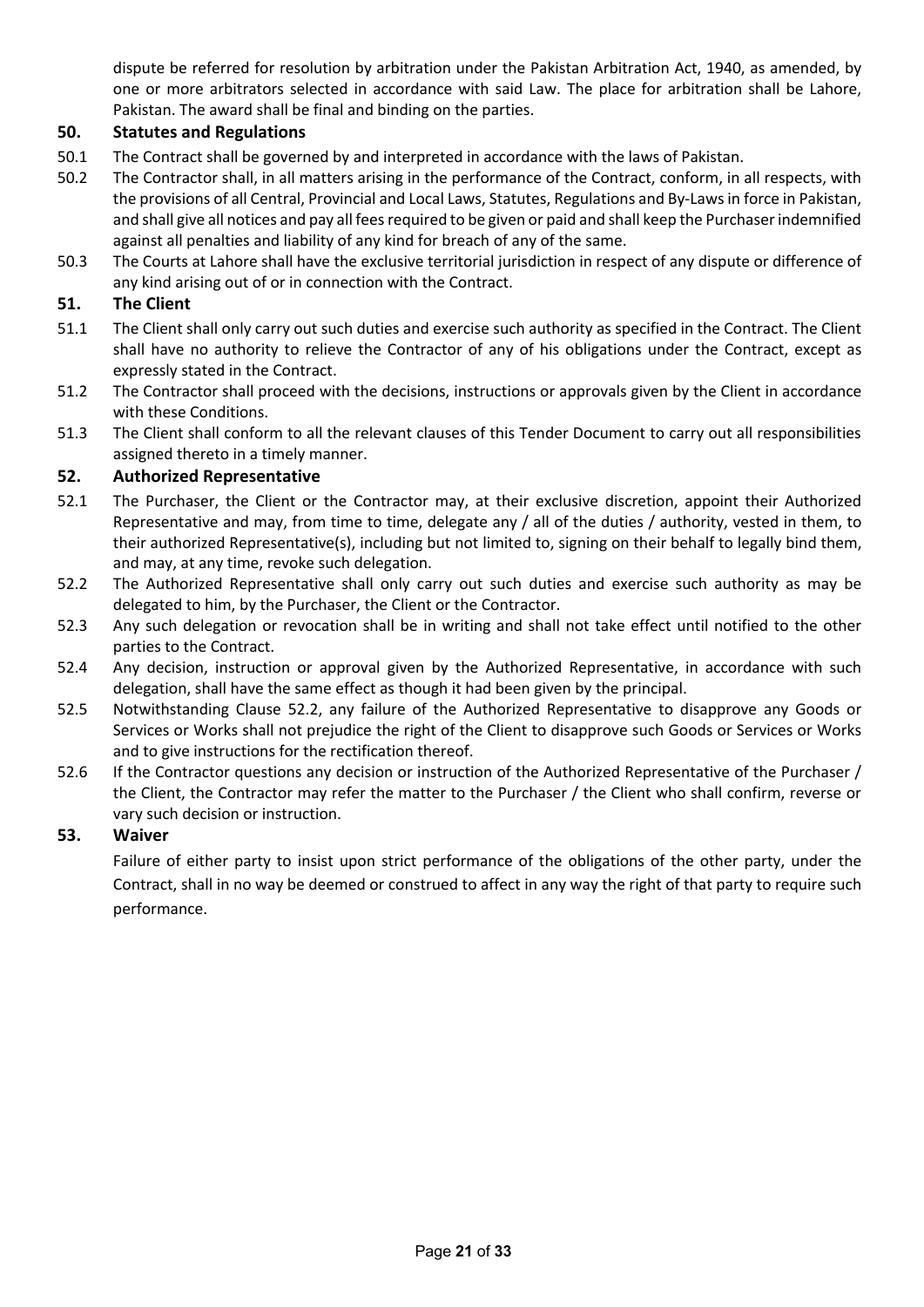# **ANNEXURE-A**

# **TECHNICAL SPECIFICATIONS**

**NOTE: Duly filled technical specifications sheets with required information must be enclosed in their respective technical bids.**

| $Sr.$ # | <b>ITEMS DESCRIPTION</b>                          | <b>OTY</b> |
|---------|---------------------------------------------------|------------|
|         | Enterprise Named Host Zoom Licenses or equivalent | 7Δ         |
|         | (54-PITB, 15- E-rozgaar, 5-Mines and Minerals)    |            |
|         | CRC Connectors or equivalent                      |            |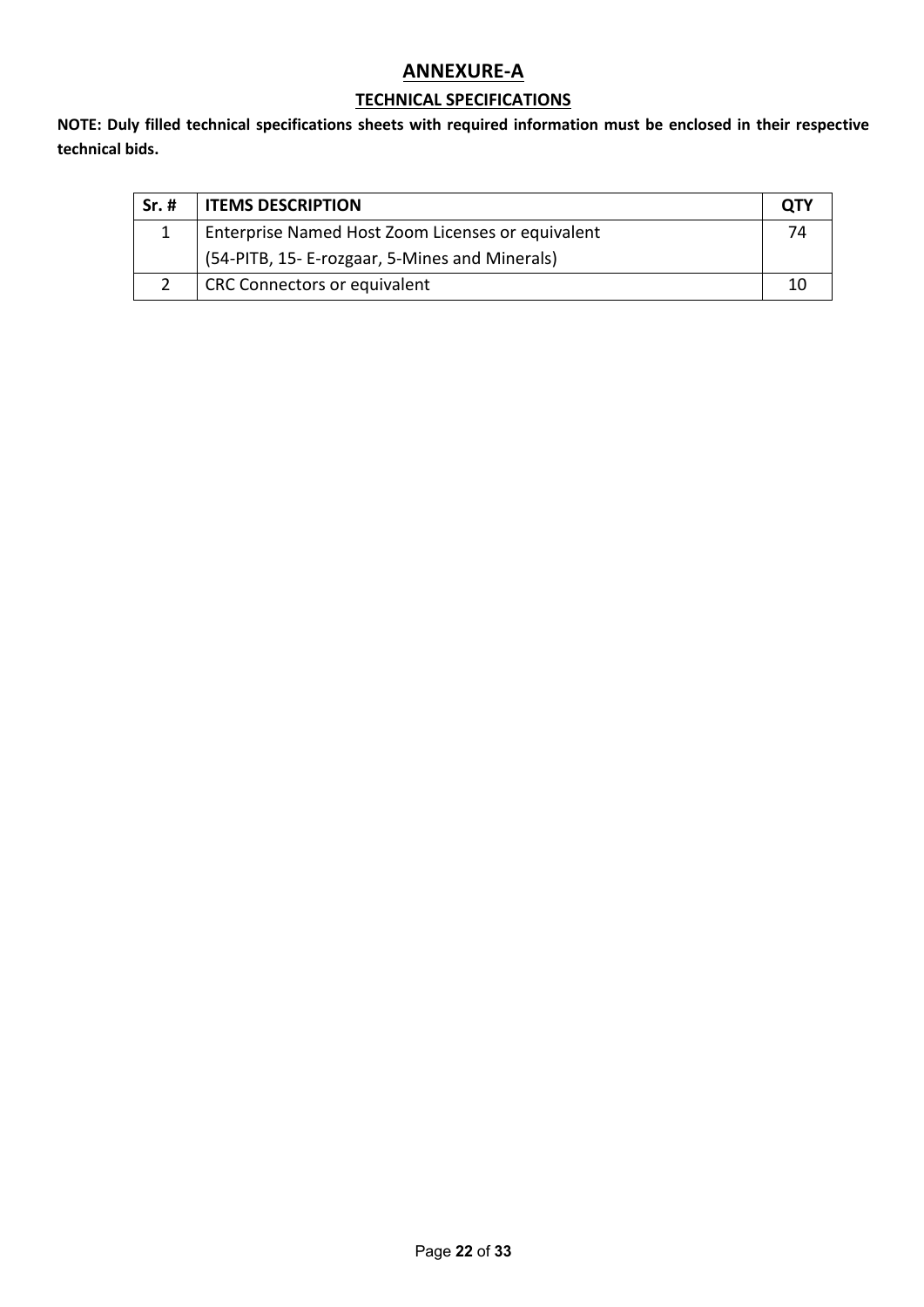# **FORMS & OTHER REQUIRED DOCUMENTS**

# **ANNEXURE-B**

# **TECHNICAL PROPOSAL SUBMISSION FORM**

[Location, Date]

To

(Name and address of Client / Purchaser)

Dear Sir,

We, the undersigned, offer to provide the (insert title of assignment) in accordance with your Request for Proposal/Tender Document No. (insert number) dated (insert date) and our Proposal. We are hereby submitting our Proposal, which includes the Technical Proposal and the Financial Proposal sealed in two separate envelopes.

We undertake, if our Proposal is accepted, to provide (insert procurement title) related to the assignment.

We also confirm that the Government of Pakistan / Punjab has not declared us, or any Sub-Contractors for any part of the Contract, ineligible on charges of engaging in corrupt, fraudulent, collusive or coercive practices. We furthermore, pledge not to indulge in such practices in competing for or in executing the Contract, and we are aware of the relevant provisions of the Proposal Document.

We understand you are not bound to accept any Proposal you receive.

Yours sincerely,

Authorized Signature (Original) (In full and initials) Name and Designation of Signatory Name of Firm Address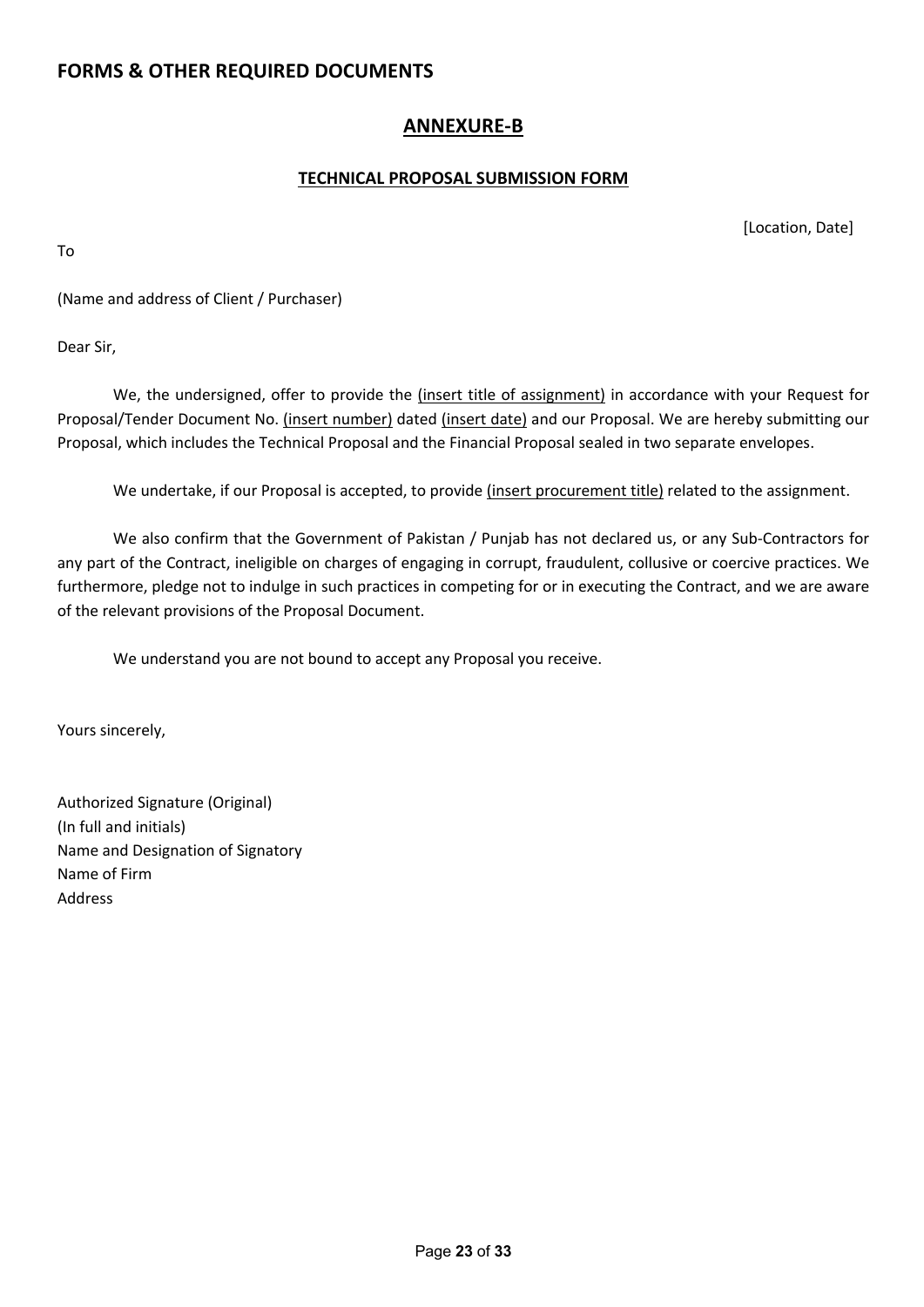# **ANNEXURE-C**

# **FINANCIAL PROPOSAL SUBMISSION FORM (PART OF FINANCIAL BID ENVELOPE)**

[Location, Date]

To

(Name and address of Client / Purchaser)

Dear Sir,

We, the undersigned, offer to provide the (insert title of assignment) in accordance with your Request for Proposal/Tender Document No. (insert number) dated (insert date) and our Proposal. Our attached Financial Proposal is for the sum of *(insert amount in words and figures)*. This amount is inclusive of all taxes.

Our Financial Proposal shall be binding upon us up to expiration of the validity period of the Proposal, i.e., before the date indicated in (insert clause No.) of the Proposal Data Sheet.

We also declare that the Government of Pakistan / Punjab has not declared us or any Sub-Contractors for any part of the Contract, ineligible on charges of engaging in corrupt, fraudulent, collusive, or coercive practices. We furthermore, pledge not to indulge in such practices in competing for or in executing the Contract, and are aware of the relevant provisions of the Proposal Document.

We understand you are not bound to accept any Proposal you receive.

Yours sincerely,

Authorized Signature (Original) (In full and initials) Name and Designation of Signatory Name of Firm Address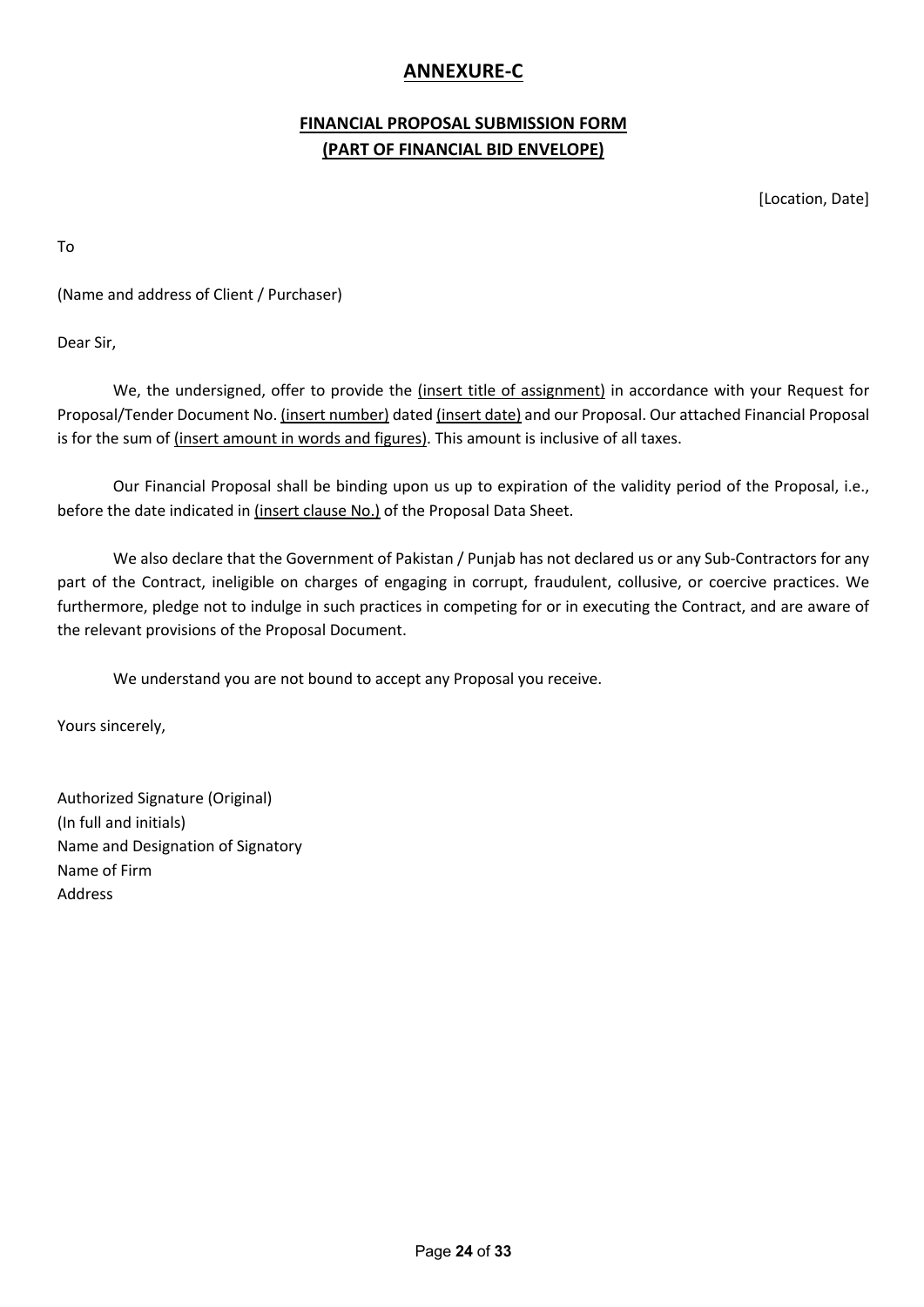# **ANNEXURE-D**

# **PRICE SCHEDULE/ FINANCIAL COST SHEET**

| Sr.<br>No.            | <b>Items Description</b>                             | Units | No. of<br>units<br>(1) | Unit rate /<br>month<br>(Incl. all Tax)<br>if applicable<br><b>PKR (2)</b> | <b>Total Cost per</b><br>month<br>(No. of units *<br>Per unit price incl.<br>taxes) $3=(1*2)$ | <b>Total Cost per</b><br>Year<br>$4 = (3 * 12)$<br>months) |
|-----------------------|------------------------------------------------------|-------|------------------------|----------------------------------------------------------------------------|-----------------------------------------------------------------------------------------------|------------------------------------------------------------|
| 1.                    | Enterprise Named Host Zoom<br>Licenses or equivalent | No.   | 74                     |                                                                            |                                                                                               |                                                            |
| $\overline{2}$        | <b>CRC Connectors</b>                                | No.   | 10                     |                                                                            |                                                                                               |                                                            |
| <b>Total Bid Cost</b> |                                                      |       |                        |                                                                            | X                                                                                             |                                                            |

#### **NOTE:**

- (i) **X** will determine the total bid price for all items.
- (ii) Prices must be quoted for all items.
- (iii) The Purchaser reserves exclusive rights to increase/ decrease the quantities of software mentioned vide this tender document.
- (iv) Framework Contract duration shall be initially for the period of **one (01) year**, starting from the date of issuance of Letter of Intent (LOI), delivery, installation of all Software/ Licenses, till end of support period and further extendable for next two (2) years on yearly basis, based on provisioning of satisfactory services by the contractor, needs, requirements and approved budgetary provisions of the Purchaser.

Total Cost (in words) PKR \_\_\_\_\_\_\_\_ Date  $\qquad \qquad$ 

> Signature of authorized person Name:

(Company Seal)

In the capacity of Duly authority by

\_\_\_\_\_\_\_\_\_\_\_\_\_\_\_\_\_\_

**Note: No cutting or overwriting is allowed. Any cutting or overwriting will lead to rejection of the financial proposal.**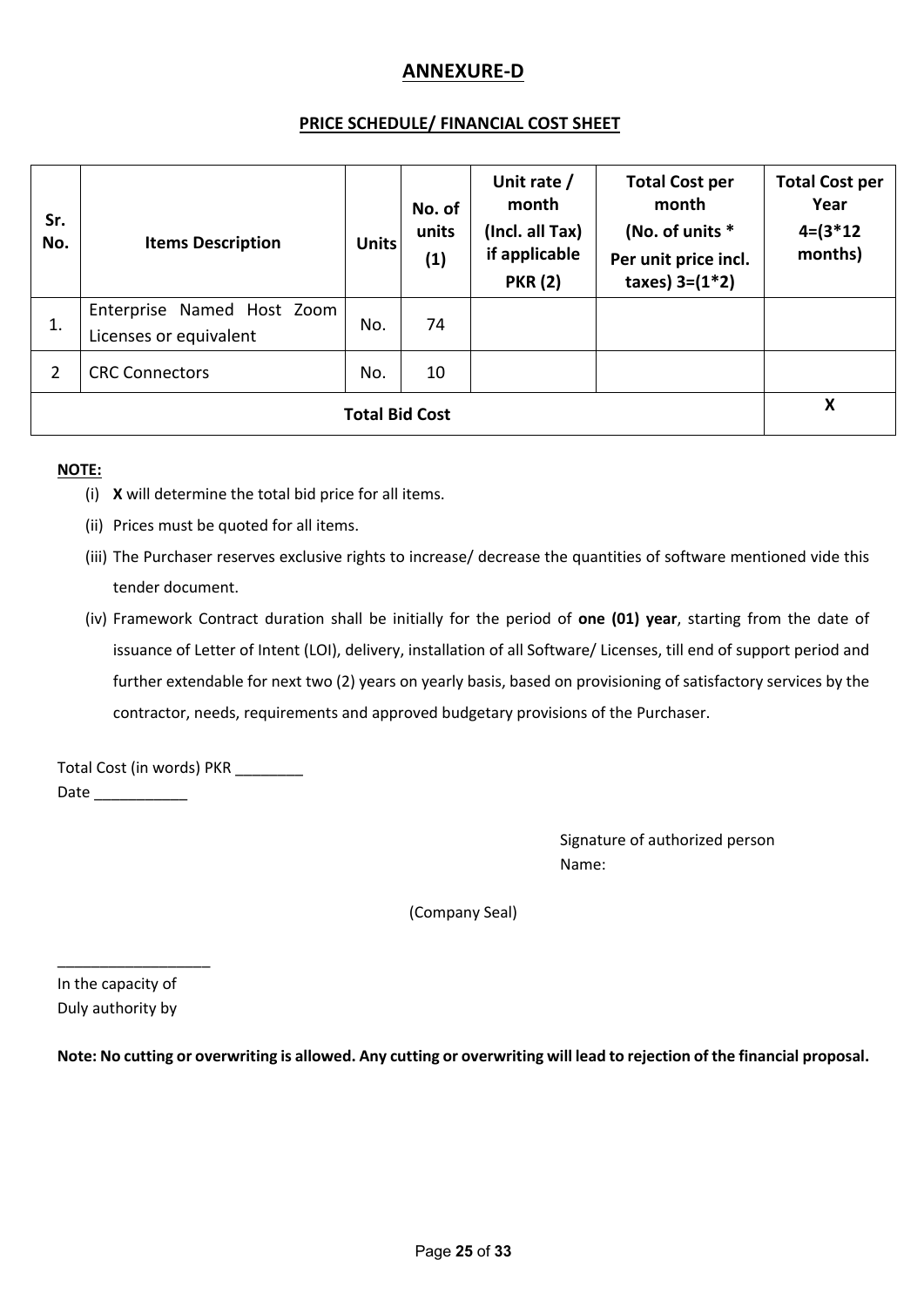# **ANNEXURE-E**

# **FORMAT FOR COVER LETTER**

To

(Name and address of Purchaser)

**Sub: \_\_\_\_\_\_\_\_\_\_\_\_\_\_\_\_\_\_\_\_\_\_\_\_\_\_\_\_\_\_\_\_\_\_\_\_\_\_\_\_\_\_\_\_\_\_\_\_.** 

Dear Sir,

- **a)** Having examined the tender document and Appendixes we, the undersigned, in conformity with the said document, offer to provide the said items / Services on terms of reference to be signed upon the award of contract for the sum indicated as per financial bid.
- **b)** We undertake, if our proposal is accepted, to provide the items/services comprise in the contract within time frame specified, starting from the date of receipt of notification of award from the client Department / Office.
- **c)** We agree to abide by this proposal for the period of \_\_\_\_ days (as per requirement of the project) from the date of bid opening and it shall remain binding upon us and may be accepted at any time before the expiration of that period.
- **d)** We agree to execute a contract in the form to be communicated by the (insert name of the Purchaser), incorporating all agreements with such alterations or additions thereto as may be necessary to adapt such agreement to the circumstances of the standard.
- **e)** Unless and until a formal agreement is prepared and executed this proposal together with your written acceptance thereof shall constitute a binding contract agreement.
- **f)** We understand that you are not bound to accept a lowest or any bid you may receive, not to give any reason for rejection of any bid and that you will not defray any expenses incurred by us in biding.

\_\_\_\_\_\_\_\_\_\_\_\_\_\_\_\_\_\_\_\_\_\_\_\_\_\_\_\_\_\_\_\_\_ Authorized Signatures with Official Seal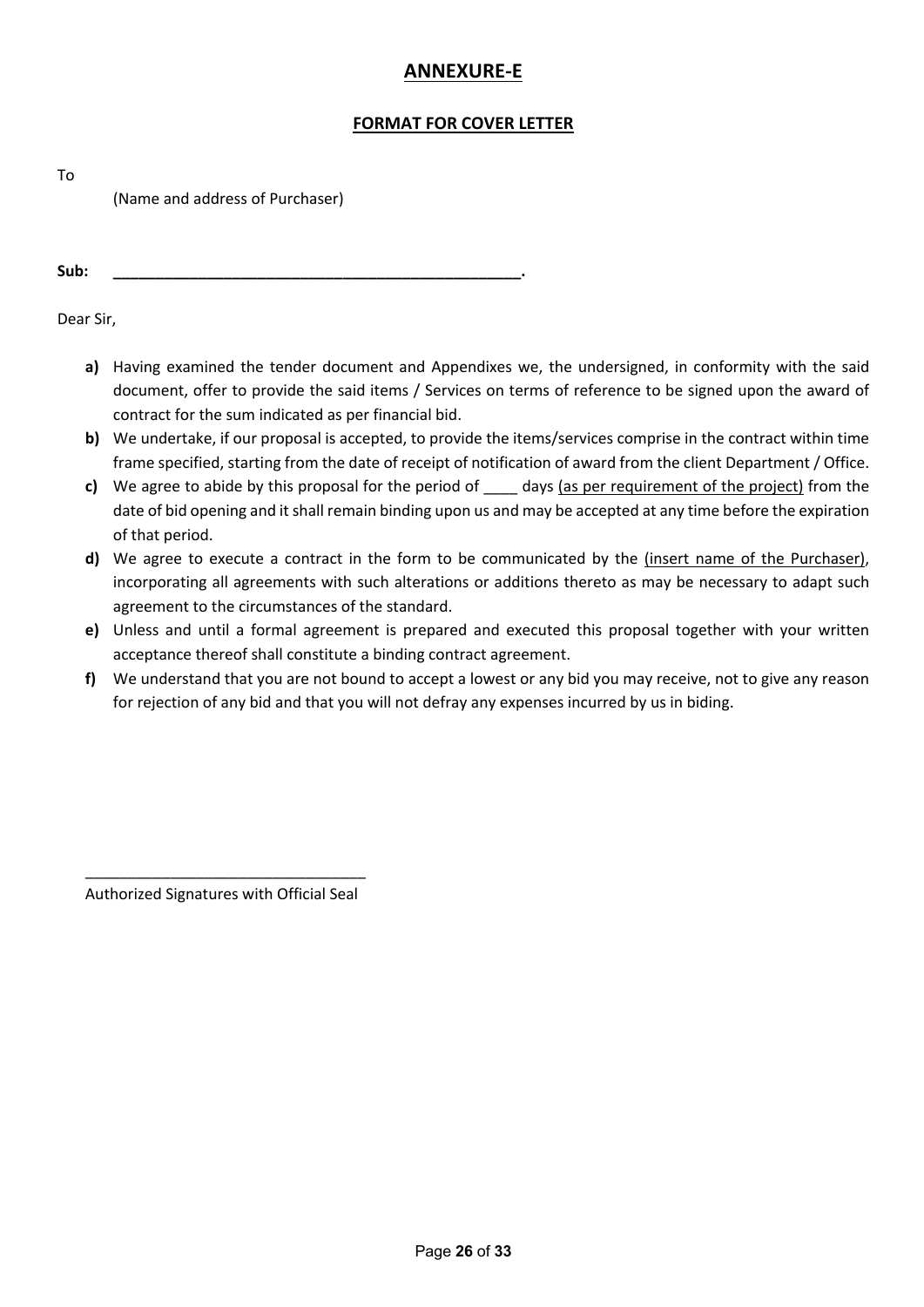# **ANNEXURE-F**

# **INSTRUCTION FOR PREPARATION OF POWER OF ATTORNEY**

- **a)** To be executed by an authorized representative of the bidder.
- **b)** The mode of execution of the Power of Attorney should be in accordance with the procedure, if any, laid down by the applicable law and the charter documents of the executants and when it is so required the same should be under common seal affixed in accordance with the required procedure.
- **c)** Also, wherever required, the Bidder should submit for verification the extract of the charter documents and documents such as a resolution/power of attorney in favor of the Person executing this Power of Attorney for the delegation of power hereunder on behalf of the Bidder.
- **d)** In case the Application is signed by an authorized Director / Partner or Proprietor of the Applicant, a certified copy of the appropriate resolution / document conveying such authority may be enclosed in lieu of the Power of Attorney.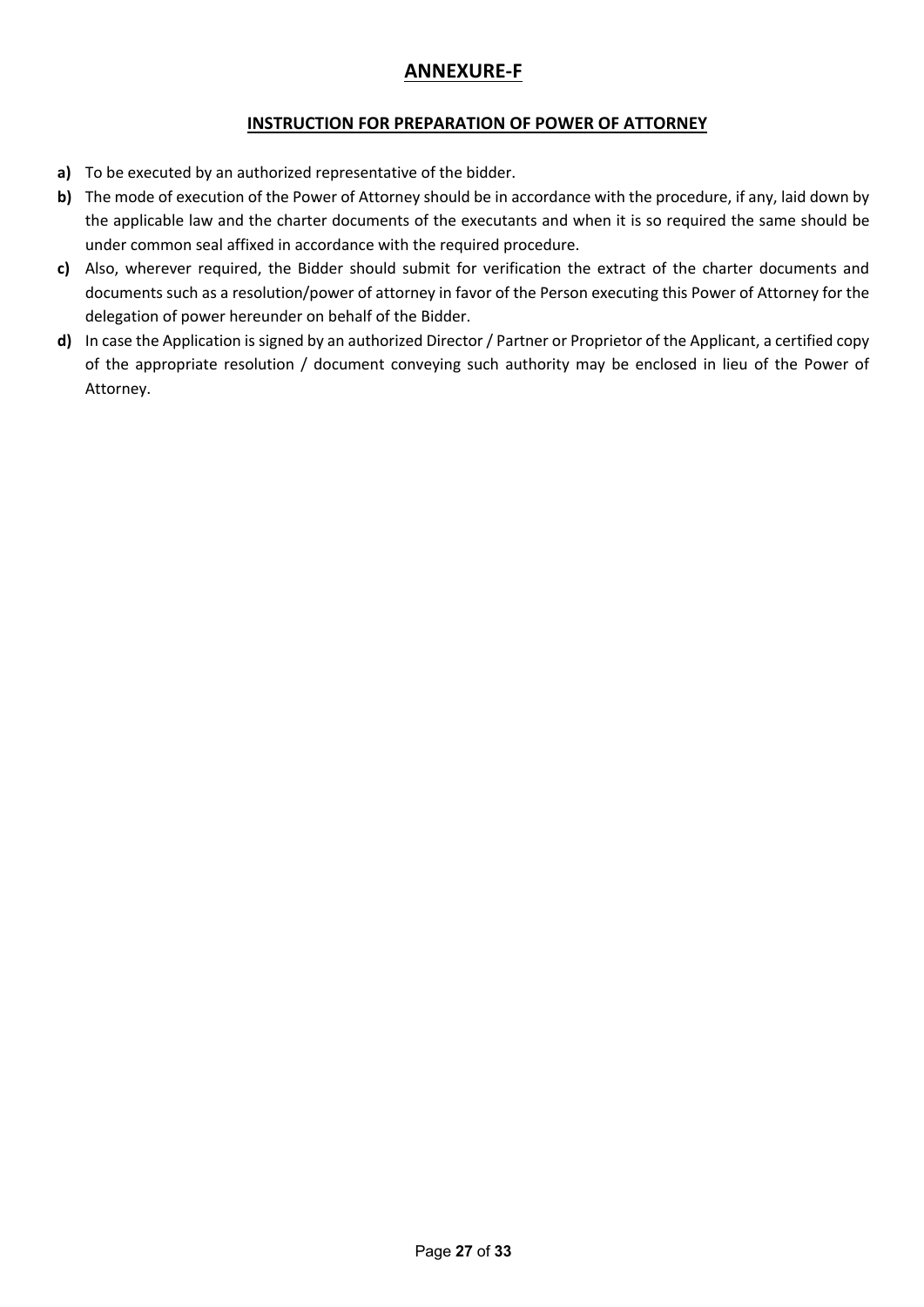# **FORMAT OF POWER-OF-ATTORNEY**

# **POWER OF ATTORNEY**

(On Stamp Paper of relevant value)

Know all men by these presents, we (name of the company and address of the registered office) do hereby appoint and authorize Mr. / Ms. (full name and residential address) who is presently employed with us and holding the position of as our attorney, to do in our name and on our behalf, all such acts, deeds and things necessary in connection with or incidental to our proposal for (name of the project) in response to the tenders invited by the (name of the Purchaser) including signing and submission of all documents and providing information/responses to (name of the Purchaser) in all matters in connection with our Bid.

We hereby agree to ratify all acts, deeds and things lawfully done by our said attorney pursuant to this Power of Attorney and that all acts, deeds and things done by our aforesaid attorney shall and shall always be deemed to have been done by us.

Dated this \_\_\_\_\_ day of \_\_\_\_\_\_\_\_\_\_\_\_\_\_\_\_\_\_\_\_ 20\_\_

For \_\_\_\_\_\_\_\_\_\_\_\_\_\_\_\_\_\_\_\_\_\_\_\_\_\_\_\_\_\_\_\_

(Signature) (Name, Designation and Address) Accepted

(Signature) (Name, Title and Address of the Attorney) Date: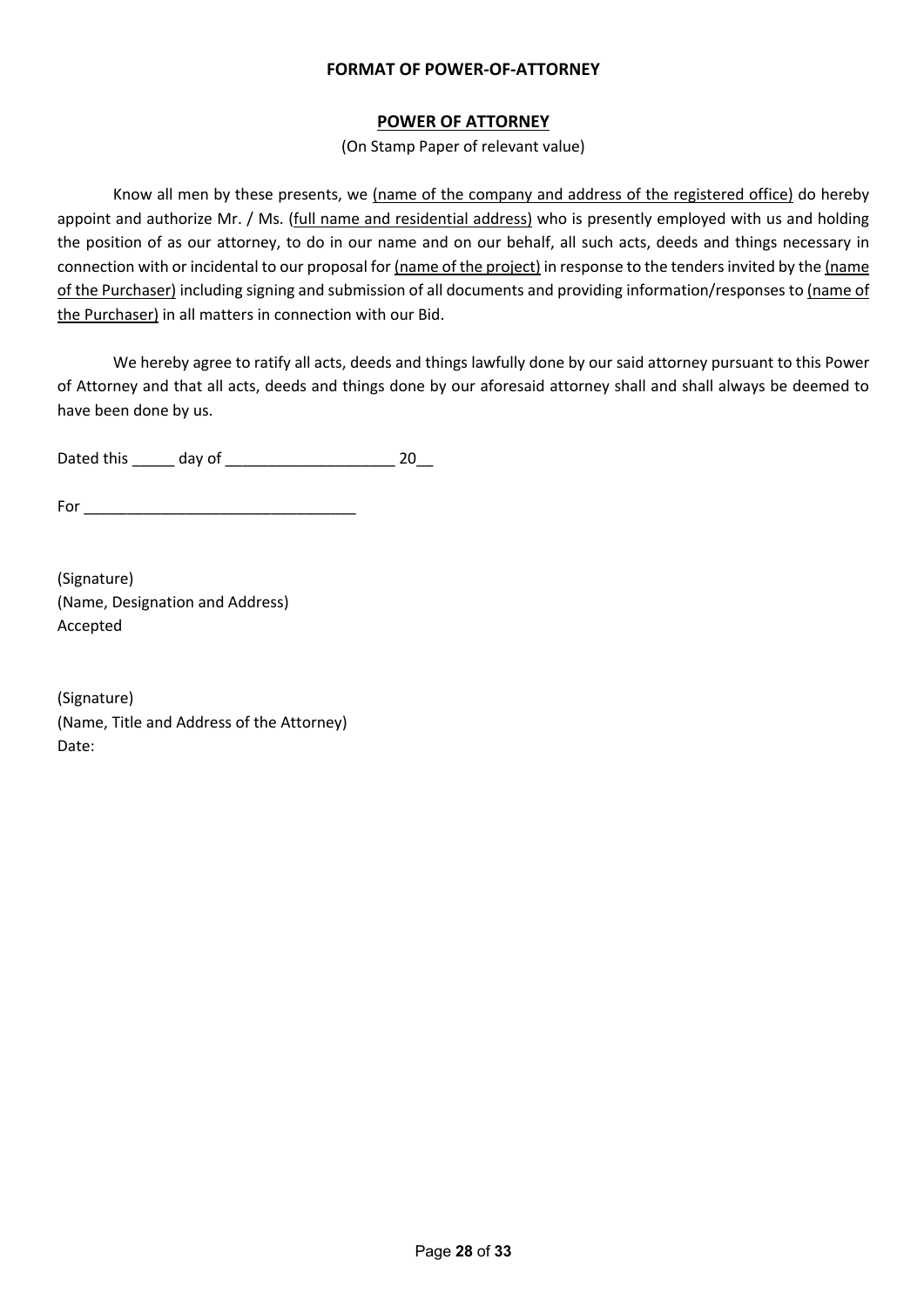# **ANNEXURE-G**

# **UNDERTAKING**

It is certified that the information furnished here in and as per the document submitted is true and correct and nothing has been concealed or tampered with. We have gone through all the conditions of tender and are liable to any punitive action for furnishing false information / documents.

Moreover, we agree, that the **unit rates quoted shall remain valid for 2nd and 3rd year, if extended**, based on provisioning of satisfactory goods / services by the contractor, needs, requirements and approved budgetary provisions of the Purchaser.

Dated this \_\_\_\_\_ day of \_\_\_\_\_\_\_\_\_\_\_\_\_\_\_\_\_\_\_\_ 20\_\_

Signature

(Company Seal)

In the capacity of

\_\_\_\_\_\_\_\_\_\_\_\_\_\_\_\_\_\_

Duly authorized to sign bids for and on behalf of: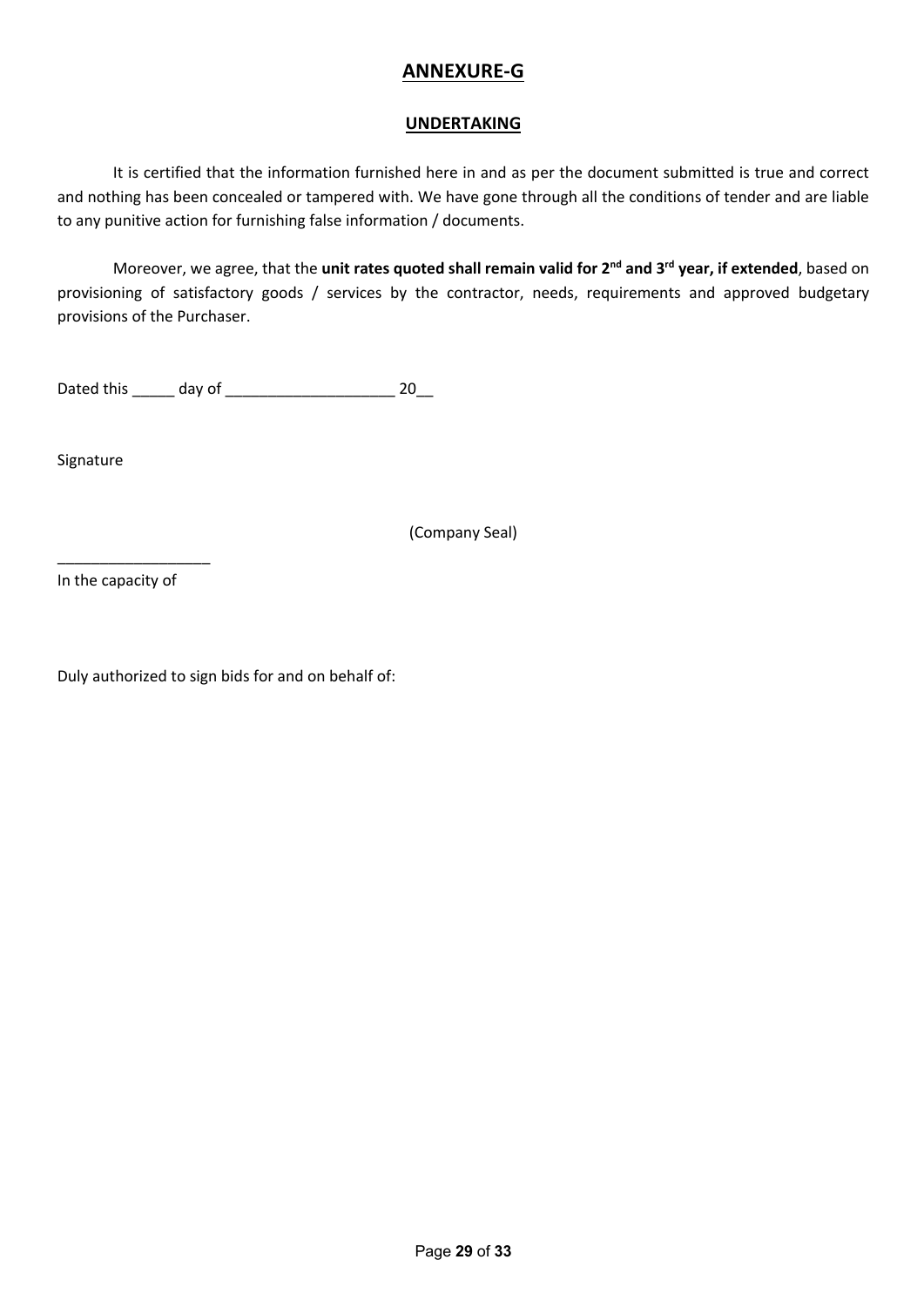# **ANNEXURE-H**

### **AFFIDAVIT**

# **(To be submitted on legal stamp paper)**

# **(INTEGRITY PACT)**

We (Name of the bidder / supplier / service provider) being the first duly sworn on oath submit, that Mr. / Ms. (if participating through agent / representative) is the agent / representative duly authorized by (Name of the bidder company), hereinafter called the Contractor to submit the attached bid to the (Name of the Purchaser). Affiant further states that the said M/s (Bidding Firm/Company Name) has not paid, given or donate or agreed to pay, given or donate to any line officer or employee of the (Name of the Purchaser) any money or thing of value, either directly or indirectly, for special consideration in the letting of the contract, or for giving undue advantage to any of the bidder in the bidding and in the evaluation and selection of the bidder for contract or for refraining from properly and thoroughly maintaining projects implementations, reporting violation of the contract specification or other forms of noncompliance.

[The Seller/Supplier/Contractor] certifies that it has made and will make full disclosure of all agreements and arrangements with all persons in respect of or related to the transaction with the Purchaser and has not taken any action or will not take any action to circumvent the above declaration, representation or warranty.

[The Seller/Supplier/Contractor] accepts full responsibility and strict liability for making any false declaration, not making full disclosure, misrepresenting facts or taking any action likely to defeat the purpose of this declaration, representation and warranty. It agrees that any contract, right, interest, privilege or other obligation or benefit obtained or procured as aforesaid shall, without prejudice to any other right and remedies available to the Purchaser under any law, contract or other instrument, be voidable at the option of the Purchaser.

Notwithstanding any rights and remedies exercised by the Purchaser in this regard, [the Seller/Supplier/Contractor] agrees to indemnify the Purchaser for any loss or damage incurred by it on account of its corrupt business practices and further pay compensation to the Purchaser in an amount equivalent to ten time the sum of any commission, gratification, bribe, finder's fee or kickback given by [the Seller/Supplier/Contractor] as aforesaid for the purpose of obtaining or inducing the procurement of any contract, right, interest, privilege or other obligation or benefit in whatsoever form from the Purchaser.

> $\overline{\phantom{a}}$  ,  $\overline{\phantom{a}}$  ,  $\overline{\phantom{a}}$  ,  $\overline{\phantom{a}}$  ,  $\overline{\phantom{a}}$  ,  $\overline{\phantom{a}}$  ,  $\overline{\phantom{a}}$  ,  $\overline{\phantom{a}}$  ,  $\overline{\phantom{a}}$  ,  $\overline{\phantom{a}}$  ,  $\overline{\phantom{a}}$  ,  $\overline{\phantom{a}}$  ,  $\overline{\phantom{a}}$  ,  $\overline{\phantom{a}}$  ,  $\overline{\phantom{a}}$  ,  $\overline{\phantom{a}}$ Signature & Stamp

Subscribed and sworn to me this day of 20

Notary Public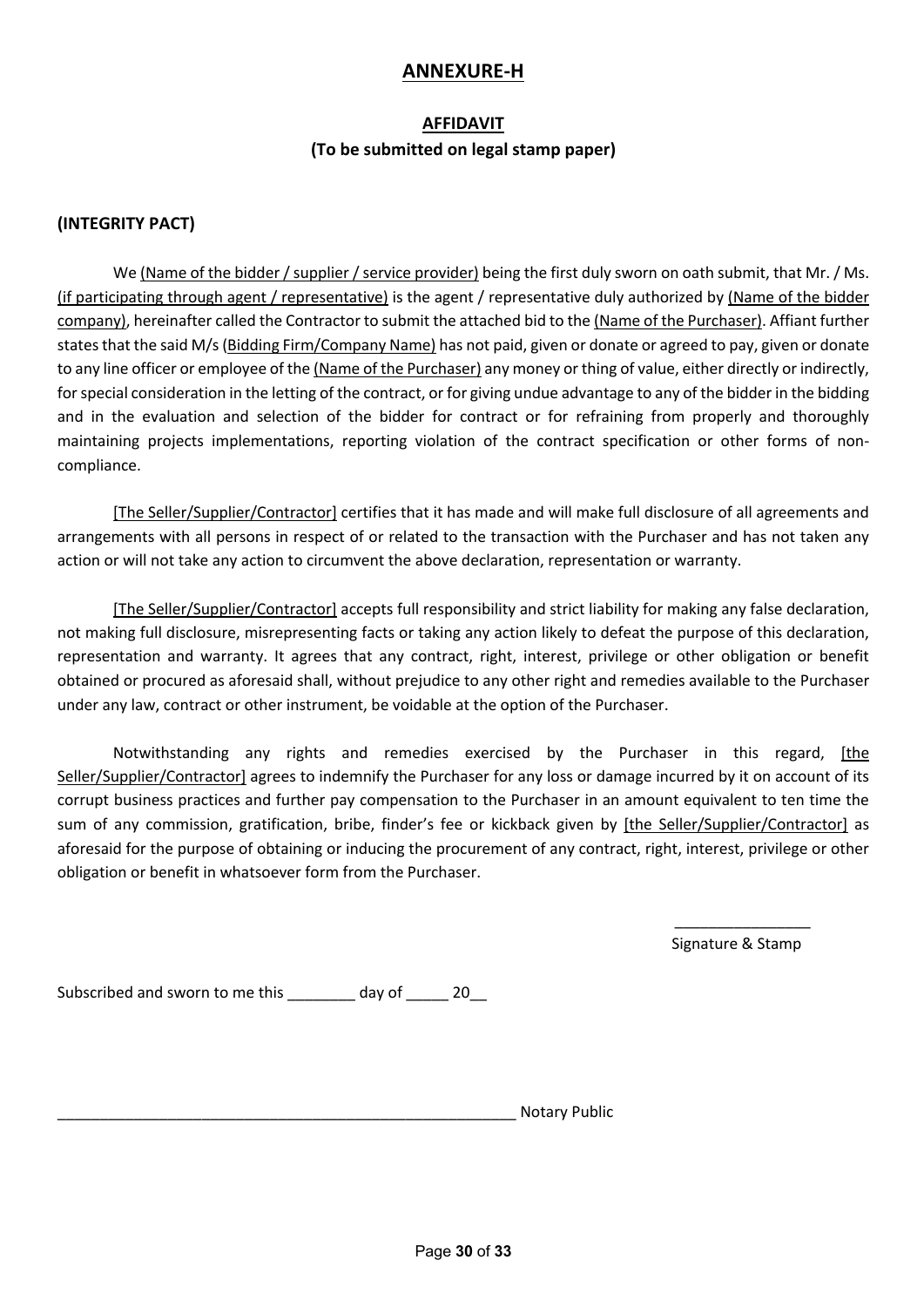# **ANNEXURE-I**

# **CHECKLIST FOR BID SUBMISSION**

### **TECHNICAL PROPOSAL**

#### **PART-A (04 DOCUMENT)**

- **1.** Bid Submission Form/Covering letter duly signed and stamped by authorized representative. **(Annexure-E)**
- **2.** Income Tax Registration certificate **(NTN)**
- **3.** General Sales Tax Registration **(Status = Active with FBR)**
- **4. Single Undertaking**

The compliance, delivery schedule and black listing statement should be made as per mentioned in tender documents. The following six things could be collectively mentioned or given on a paper i.e., **Stamp paper or Letter head of company**.

One Undertaking consisting on the following: -

- A. **Firm Blacklisting** i.e., firm is not blacklisted by any Provincial or Federal Government Department, Agency, Organization or Autonomous Body anywhere in Pakistan.
- B. **Compliance to Terms & condition mentioned in Tender document**, i.e. (All terms & conditions and qualifications listed anywhere in this tender document have been satisfactorily vetted) (**Annexure-G**).
- C. **Compliance to Delivery Schedule & Execution Schedule** as per tender document
- D. **Compliance that the quoted Goods are genuine**, brand new, non- refurbished, un-altered in any way, of the most recent / current model, imported through proper channel, and incorporate all recent improvements in design and materials.
- E. **Compliance to the technical specifications** to be procured mentioned vide (**Annexure-A)**

# **PART-B (02 DOCUMENT)**

- **1.** Technical Proposal Form **(Annexure-B)**
- **2.** Technical Bid/BOQ clearly mentioned Quoted Model with Technical specification offered, along with Brochures / Literature and online web link.

# **PART-C (05 DOCUMENTS)**

**1. Qualification Documents:** Authorization Certificates / Documents from principal/manufacturer/authorized dealers as per requirement given in technical evaluation criteria, **i.e.**

*Has authorization Certificate/Document from the Principal / Manufacturer / Authorized Dealer to participate in this particular tender and indicating subject tender number (in case of dealer,*

- *A. Authorization document from principal to dealer and*
- *B. Certificate from dealer to the bidder is required*
- **2. Financial Reports**: **Annual Audited Report Last Year**, if required. In case of financial experience audit report or any other financial documents the dates should be considered.
- **3. Relevant Experience Documents:** (Purchase Orders / Contracts) for specified period i.e., 3 year/1 year etc.
- **4. Power of Attorney**: if an authorized representative is appointed, duly signed & stamped. **(Annexure-F)**
- **5. Integrity Pact**.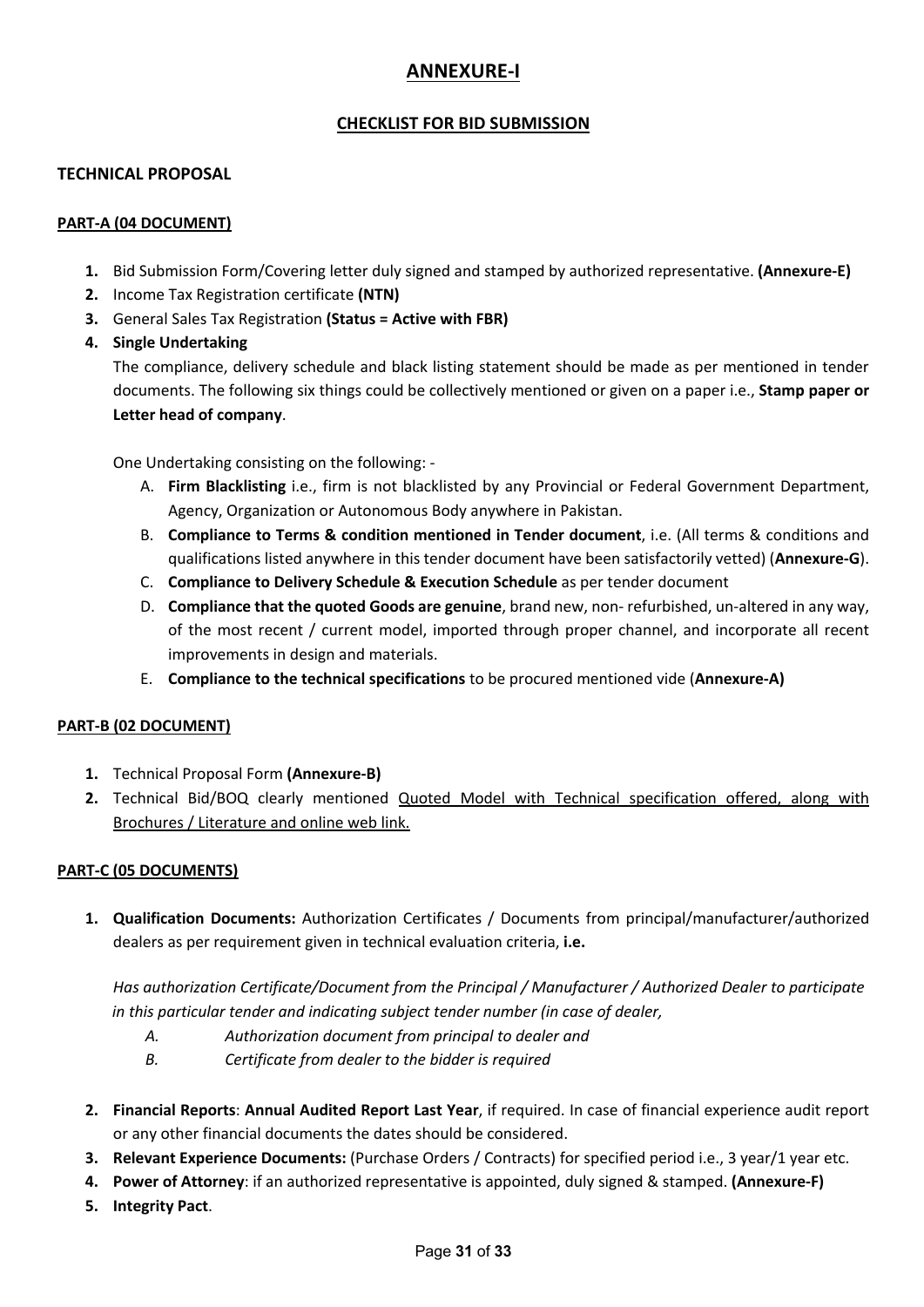**(Note: No extra document will be received during evaluation process. Bidders are requested to send complete bid. Un-conditional Bids required to be submitted.)**

#### **FINANCIAL PROPOSAL**

# **PART- D (03 DOCUMENTS)**

- **1. Financial Proposal Form (Annexure-C)**, duly signed & stamped. (**AS per tender document)**
- **2. Price Schedule (Annexure-D)**, duly signed & stamped. **(Tax Calculation)**
- **3. Bid Security**, as per provisions of the clause Bid Security of this document.